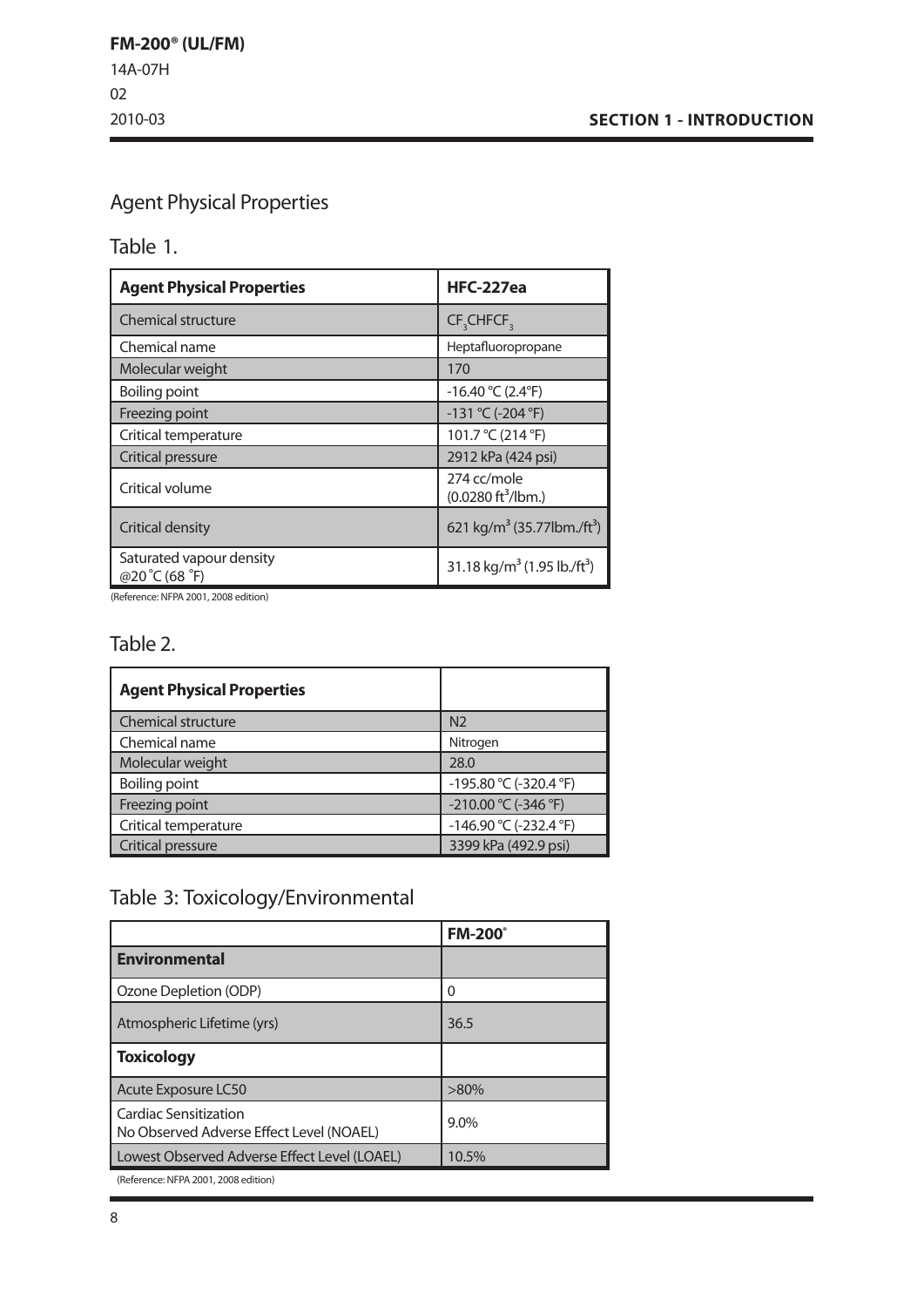# System Components

This section describes the individual components that comprise a complete system. Some items are optional depending on the application, and are indicated as such.

### FM-200® Container

The container assembly consists of a container fitted with a valve and internal syphon tube, factory filled with FM-200®, and super-pressurised with dry nitrogen to 25 bar @ 21 °C (360 psi @ 70 °F). Containers sharing the same manifold shall be equal in size and fill density. Containers are finished in red and are available in various sizes. A nameplate is fixed to the container displaying the agent weight, tare weight, gross weight, fill density, charge date and fill location.

Figure 1 - FM-200® Container



### Technical Information

The 4.5, 8, 16, 32, 52, 106, 147 and 180 litre containers are manufactured in accordance with DOT 4BW500 or 4BW450, the 343 litre container in accordance with DOT 4BW450 and the 40, 67.5 and 80 litre containersin accordance with DOT 3AA 580.

| Material:                                                      | Carbon Steel                                             |
|----------------------------------------------------------------|----------------------------------------------------------|
| 4BW500<br>Hydraulic test pressure:<br>Working Pressure:        | 69.0 bar (1000 psi)<br>34.5 bar (500 psi)                |
| 4BW450<br>Hydraulic test pressure:<br><b>Working Pressure:</b> | 62.1 bar (900 psi)<br>31.0 bar (450 psi)                 |
| 3AA580<br>Hydraulic test pressure:<br><b>Working Pressure:</b> | 70.0 bar (1015 psi)<br>40.0 bar (580 psi)                |
| Paint Specification:                                           | Red epoxy polyester or<br>red polyester powder<br>coated |

The 8, 16, 32, 52, 106 and 147 litre containers are also available manufactured in accordance with EN 13322-1.

Material: Carbon Steel Hydraulic test pressure: Working Pressure:

40.0 bar (580 psi) 34.5 bar (500 psi) Paint Specification: Red epoxy polyester or red polyester powder

coated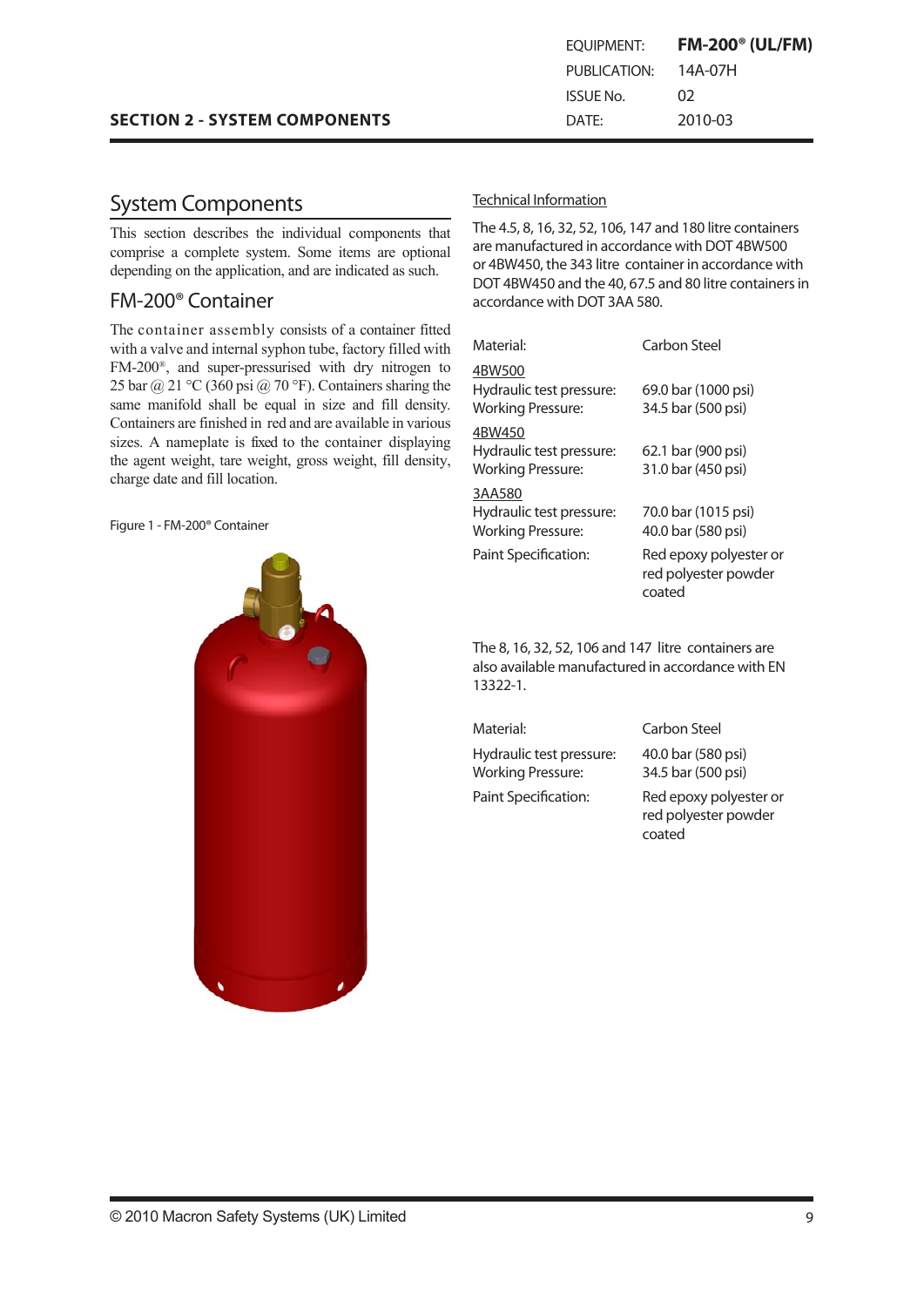### **SECTION 2 - SYSTEM COMPONENTS**

|                          | Part No.         |                            | <b>Minimum and</b><br><b>Maximum Fills</b> |    | <b>Valve</b><br><b>Size</b> |      | <b>Height from</b><br>  floor to outlet  <br>(nominal) |       | <b>Diameter</b>     |      | <b>Nominal</b><br><b>Tare</b><br><b>Weight</b> |
|--------------------------|------------------|----------------------------|--------------------------------------------|----|-----------------------------|------|--------------------------------------------------------|-------|---------------------|------|------------------------------------------------|
| (Nominal Volume)         |                  | kq                         | (lbs)                                      | mm | (in)                        | mm   | (in)                                                   | mm    | (in)                | kq   | (lbs)                                          |
| 303.205.026 (4.5 litre)  |                  | 2.3 to 4.5                 | $(5 \text{ to } 10)$                       | 25 | (1 <sup>n</sup> )           | 280  | (11")                                                  | 178   | (7")                | 7.7  | (17)                                           |
| 303.205.015 (8 litre)    |                  | 4.0 to 8.0                 | (9 to 18)                                  | 25 | (1 <sup>n</sup> )           | 304  | (12 <sup>n</sup> )                                     | 254   | (10")               | 14.8 | (32.6)                                         |
| 303.205.016 (16 litre)   |                  | 8.0 to 16.0                | $(18 \text{ to } 35)$                      | 25 | (1")                        | 502  | (19.8 <sup>''</sup> )                                  | 254   | (10 <sup>''</sup> ) | 18.4 | (40.6)                                         |
| 303.205.017 (32 litre)   |                  | 16.0 to 32.0               | (35 to 71)                                 | 25 | (1 <sup>n</sup> )           | 833  | (32.8 <sup>''</sup> )                                  | 254   | (10 <sup>n</sup> )  | 26.1 | (57.5)                                         |
| 303.205.030 (40 litre) * |                  | 20.0 to 40.0               | (44 to 88)                                 | 50 | (2 <sup>n</sup> )           | 1352 | (53.2 <sup>′</sup> )                                   | 227.2 | (9")                | 52.2 | (115)                                          |
| 303.205.018 (52 litre)   |                  | 26.0 to 52.0               | (58 to 115)                                | 50 | (2 <sup>n</sup> )           | 596  | (23.5")                                                | 406   | (16")               | 49.1 | (108.3)                                        |
| 303.205.031              | $(67.5$ litre) * | 33.8 to 67.5               | $(75 \text{ to } 149)$                     | 50 | (2 <sup>n</sup> )           | 1526 | (60")                                                  | 265   | (10.4")             | 81.6 | (180)                                          |
| 303.205.032 (80 litre) * |                  | 40.0 to 80.0               | (88 to 176)                                | 50 | (2 <sup>n</sup> )           | 1685 | (66.3")                                                | 276   | (11")               | 95.3 | (210)                                          |
| 303.205.019 (106 litre)  |                  | 53.0 to 106.0 (117 to 234) |                                            | 50 | (2 <sup>n</sup> )           | 1021 | (40.2 <sup>′</sup> )                                   | 406   | (16")               | 71.8 | (158.3)                                        |
| 303.205.020 (147 litre)  |                  | 73.5 to 147.0 (162 to 324) |                                            | 50 | (2 <sup>n</sup> )           | 1354 | (53.3")                                                | 406   | (16")               | 89.9 | (198.2)                                        |
| 303.205.021              | $(180$ litre)    | 90.0 to 180.0 (198 to 397) |                                            | 50 | (2 <sup>n</sup> )           | 1634 | (64.3")                                                | 406   | (16")               |      | 105.8 (233.2)                                  |
| 303.205.022 (343 litre)  |                  | 171.5 to 343               | (378 to 756)                               | 80 | (3")                        | 1466 | (57.7")                                                | 610   | (24")               | 207  | (456)                                          |

# Table 4: DOT Container details.

\* For UL Listed Systems Only (Not FM Approved)

# Table 5: TPED Container details.

| Part No.                     | <b>Minimum and</b><br><b>Maximum Fills</b> |                      | <b>Valve</b><br><b>Size</b> |                   |      | <b>Height from</b><br>floor to outlet<br>(nominal) | <b>Diameter</b> |                     |      | <b>Nominal</b><br><b>Tare</b><br><b>Weight</b> |
|------------------------------|--------------------------------------------|----------------------|-----------------------------|-------------------|------|----------------------------------------------------|-----------------|---------------------|------|------------------------------------------------|
| (Nominal Volume)             | ka                                         | (lbs)                | mm                          | (in)              | mm   | (in)                                               | mm              | (in)                | kq   | (Ibs)                                          |
| 303.205.045 (8 litre)        | 4.0 to 8.0                                 | (9 <sub>to</sub> 18) | 25                          | (1 <sup>n</sup> ) | 304  | (12 <sup>''</sup> )                                | 254             | (10 <sup>''</sup> ) | 17.4 | (38.4)                                         |
| 303.205.046 (16 litre)       | 8.0 to 16.0                                | (18 to 35)           | 25                          | (1")              | 502  | (19.8 <sup>′</sup> )                               | 254             | (10 <sup>n</sup> )  | 23.4 | (51.6)                                         |
| $(32$ litre)<br>303.205.047  | 16.0 to 32.0                               | (35 to 71)           | 25                          | (1 <sup>n</sup> ) | 833  | (32.8 <sup>''</sup> )                              | 254             | (10 <sup>''</sup> ) | 27.5 | (60.6)                                         |
| 303.205.048 (52 litre)       | 26.0 to 52.0                               | (58 to 115)          | 50                          | (2 <sup>n</sup> ) | 596  | (23.5")                                            | 406             | (16")               | 68.7 | (151.5)                                        |
| $(106$ litre)<br>303.205.049 | 53.0 to 106.0 (117 to 234)                 |                      | 50                          | (2 <sup>n</sup> ) | 1021 | (40.2 <sup>′</sup> )                               | 406             | (16")               | 88.8 | (195.8)                                        |
| 303.205.050 (147 litre)      | 73.5 to 147.0 (162 to 324)                 |                      | 50                          | (2")              | 1354 | (53.3")                                            | 406             | (16")               |      | 108.8(239.9)                                   |

# Table 4a: DOT Container - valve equivalent lengths.

| Part No.<br>(Nominal Volume) | <b>Equivalent Lengths</b><br>(m) |
|------------------------------|----------------------------------|
| 303.205.026 (4.5 litre)      | 6.096                            |
| 303.205.015 (8 litre)        | 6.096                            |
| 303.205.016 (16 litre)       | 6.096                            |
| 303.205.017 (32 litre)       | 6.096                            |
| 303.205.030 (40 litre)       | 10.668                           |
| 303.205.018 (52 litre)       | 10.668                           |
| 303.205.031 (67.5 litre)     | 10.668                           |
| 303.205.032 (80 litre)       | 10.668                           |
| 303.205.019 (106 litre)      | 10.668                           |
| 303.205.020 (147 litre)      | 10.668                           |
| 303.205.021 (180 litre)      | 10.668                           |
| 303.205.022 (343 litre)      | 25.91                            |

Table 5a: TPED Container - valve equivalent lengths.

| Part No.<br>(Nominal Volume) | <b>Equivalent Lengths</b><br>(m) |
|------------------------------|----------------------------------|
| 303.205.045 (8 litre)        | 6.096                            |
| 303.205.046 (16 litre)       | 6.096                            |
| 303.205.047 (32 litre)       | 6.096                            |
| 303.205.048 (52 litre)       | 10.668                           |
| 303.205.049 (106 litre)      | 10.668                           |
| 303.205.050 (147 litre)      | 10.668                           |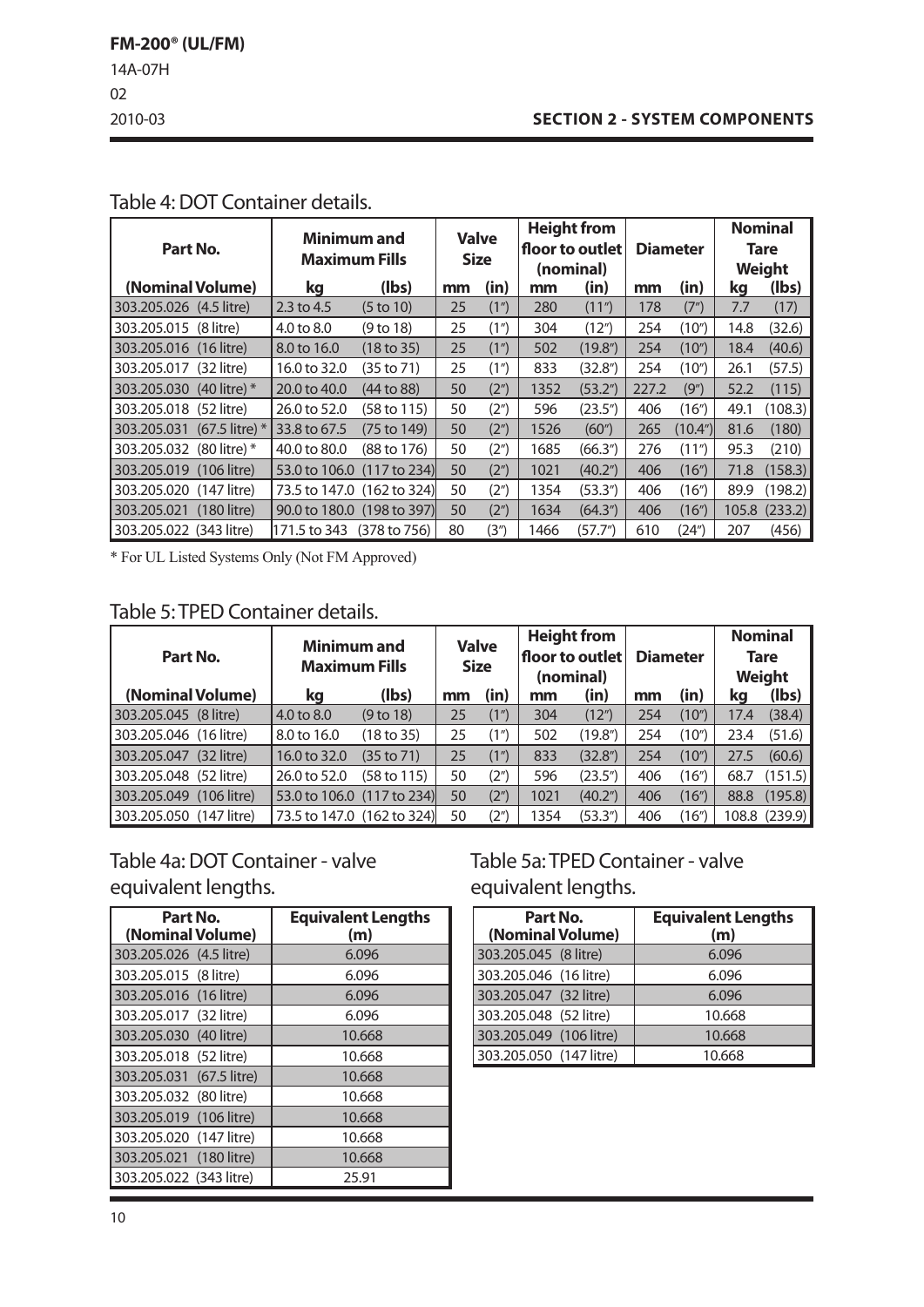# Container Label

The container label details the weight of FM-200® contained, empty weight, fill density and charge date. Once the label is applied to the container surface, and to avoid possible tampering it can not be removed intact.

| Material:             | Aluminum                                                                               |
|-----------------------|----------------------------------------------------------------------------------------|
| Adhesiye <sup>.</sup> | Pre-applied 3M adhesive 9485                                                           |
| Certification:        | UL Recognised                                                                          |
| Overall Size:         | 241.3 mm x 165.1 mm (9.5" x 6.5")<br>(Part No. 314.205.021)<br>(Part No. 314.205.045)* |
|                       | 558 mm x 50.8 mm (22" x 2")<br>(Part No. 314.205.022)<br>(Part No. 314.205.046)*       |
| Weight:               | $0.0416$ kg (0.092 lbs)<br>(Part No. 314.205.021)<br>(Part No. 314.205.045)*           |
|                       | 0.0300 kg (0.066 lbs)<br>(Part No. 314.205.022)<br>(Part No. 314.205.046)*             |

Technical Information

\* For UL Listed Systems Only (Not FM Approved)

Figure 2 - Container Label (Part No. 314.205.021 Shown)

| <b>INSPECTION OF EXTINGUISHING SYSTEM</b>                                                                                                                                                                                   |                                                                                                                                                                                                  |                                                                                                                                                                                                      | $^{\circledR}$ | <b>WARNING</b>                                                                            |
|-----------------------------------------------------------------------------------------------------------------------------------------------------------------------------------------------------------------------------|--------------------------------------------------------------------------------------------------------------------------------------------------------------------------------------------------|------------------------------------------------------------------------------------------------------------------------------------------------------------------------------------------------------|----------------|-------------------------------------------------------------------------------------------|
| <b>MONTHLY INSPECTION</b><br>- EXAMINE PIPING AND NOZZLES TO MAKE CERTAIN<br>THEY ARE UNOBSTRUCTED<br>CHECK CONTAINER PRESSURE IF LOSS EXCEEDS 10%<br>(WHEN ADJUSTED FOR TEMPERATURE), REFILL OR<br>REPLACE CONTAINER.      |                                                                                                                                                                                                  |                                                                                                                                                                                                      |                | THE DISCHARGE OF CLEAN AGENT<br>SYSTEMS TO EXTINGUISH A FIRE<br>CAN RESULT IN A POTENTIAL |
| <b>6-MONTHLY INSPECTION</b><br>- CHECK AGENT QUANTITY AND PRESSURE. REFILL OR<br>REPLACE IF A LOSS IN AGENT QUANTITY OF MORE<br>THAN 5% OR A LOSS IN PRESSURE (ADJUSTED FOR<br>TEMPERATURE) OF MORE THAN 10% IS DETERMINED. |                                                                                                                                                                                                  |                                                                                                                                                                                                      |                | HAZARD TO PERSONNEL FROM<br>THE NATURAL FORM OF THE CLEAN<br>AGENT OR FROM THE PRODUCTS   |
| REFER TO ENGINEERED SYSTEM INSTALLATION<br>MANUAL, PART NO. 14a-07H, (AVAILABLE FROM<br>MACRON), AND NFPA 2001, FOR ADDITIONAL<br>INSPECTION AND MAINTENANCE INSTRUCTIONS.                                                  | .ISTED                                                                                                                                                                                           |                                                                                                                                                                                                      |                | OF COMBUSTION THAT RESULT<br>FROM EXPOSURE OF THE AGENT<br>TO THE FIRE OR HOT SURFACES.   |
| THIS SYSTEM IS MADE UP OF UNITS TESTED WITHIN<br>LIMITATIONS CONTAINED IN THE DETAILED<br>INSTRUCTION MANUAL.                                                                                                               | <b>1S66</b><br><b>CLEAN AGENT</b><br><b>FIRE EXTINGUISHING</b>                                                                                                                                   | <b>RECYCLING PROTECTS THE ENVIRONMENT</b><br>DO NOT DISPOSE, DISCHARGE ONLY IN CASE OF FIRE. IF<br>CONTAINER CONTENTS MUST BE REMOVED FOR SERVICE                                                    |                | UNNECESSARY EXPOSURE OF<br>PERSONNEL EITHER TO<br>THE                                     |
| THIS SYSTEM SHOULD BE PERIODICALLY INSPECTED<br>BY TRAINED PERSONNEL. THE SYSTEM DESIGNER<br>MUST BE CONSULTED WHENEVER CHANGES ARE<br>PLANNED FOR THE SYSTEM OR AREA OF PROTECTION.                                        | <b>SYSTEM UNIT</b>                                                                                                                                                                               | MAINTENANCE OR DISMANTLING OF THE CLEAN AGENT<br>SYSTEM - PRIOR TO REMOVAL, CONTACT YOUR LOCAL<br>INSTALLER OR MANUFACTURER FOR INSTRUCTIONS ON<br>HANDLING EQUIPMENT AND ON RECLAIMING OR RECYCLING |                | NATURAL AGENT OR TO THE<br>PRODUCTS OF DECOMPOSITION                                      |
| <b>CAUTION</b><br>UNCONTROLLED VALVE OPERATION COULD RESULT IN<br>SEVERE INJURY OR DEATH TO OPERATORS OR<br>BYSTANDERS. ENSURE SAFETY OUTLET CAP IS IN                                                                      | FM<br>APPROVED                                                                                                                                                                                   | CLEAN AGENT.<br>DO NOT COVER, REMOVE OR DEFACE THIS LABEL                                                                                                                                            |                | SHALL BE AVOIDED.<br><b>CONTACT MACRON IMMEDIATELY</b><br>AFTER A DISCHARGE OR FIRE       |
| PLACE IF CONTAINER IS DISCONNECTED FROM PIPE<br>WORK. CONTAINERS SHOULD NOT BE POSITIONED IN<br>DIRECT SUNLIGHT.                                                                                                            | FM-200® HMIS 2-0-0/HEPTAFLUOROPROPANE / SEE WARNINGS ON<br>PRODUCT LABEL / CONTENTS UNDER PRESSURE. NITROGEN EXPELLENT<br>GAS HMIS 0-0-0 / VERY COLD DISCHARGE. CONTENTS UNDER HIGH<br>PRESSURE. | CONSULT DUPONT DE NEMOURS (NEDERLAND) B.V., BAHNHOEKWEG 22.<br>NL-3313 LA DORDRECHT. THE NETHERLANDS. +31-78-630-1011 FOR<br>MATERIAL SAFETY DATA SHEET.                                             |                | SITUATION.                                                                                |
|                                                                                                                                                                                                                             |                                                                                                                                                                                                  |                                                                                                                                                                                                      |                |                                                                                           |
| THIS CONTAINER IS FILLED WITH<br>FM-200 <sup>®</sup> (HEPTAFLUOROPROPANE) AND IS SUPERPRESSURIZED                                                                                                                           |                                                                                                                                                                                                  |                                                                                                                                                                                                      |                | THE DATE OF MANUFACTURE IS ON THE CONTAINER                                               |
| TO 25 BAR (360 PSI)<br>AT 21°C (70°F) WITH DRY NITROGEN                                                                                                                                                                     |                                                                                                                                                                                                  | <b>HYGOOD</b>                                                                                                                                                                                        |                | SUITABLE FOR USE IN AMBIENT TEMPERATURES OF                                               |
| <b>PART NO.:</b>                                                                                                                                                                                                            |                                                                                                                                                                                                  |                                                                                                                                                                                                      |                | 0°C TO 54°C (32°F TO +130°F)                                                              |
| <b>AGENT WEIGHT:</b><br>КG                                                                                                                                                                                                  | (Ib)                                                                                                                                                                                             |                                                                                                                                                                                                      |                | 16, 32 AND 52 LITRE CONTAINERS                                                            |
| <b>TARE WEIGHT:</b><br>КG                                                                                                                                                                                                   | (Ib)                                                                                                                                                                                             |                                                                                                                                                                                                      |                | <b>MUST BE TRANSPORTED AND STORED</b>                                                     |
| <b>GROSS WEIGHT:</b><br>КG                                                                                                                                                                                                  | (Ib)                                                                                                                                                                                             | Macron Safety Systems (UK) Ltd.,<br>Burlingham House,                                                                                                                                                |                | IN THE VERTICAL POSITION                                                                  |
| <b>FILL DENSITY:</b><br>KG/L                                                                                                                                                                                                | (Ib/ft <sup>3</sup> )                                                                                                                                                                            | Gapton Hall Industrial Estate,<br>Great Yarmouth, Norfolk, NR31 0NN                                                                                                                                  |                | <b>FACTORY TESTED TWICE</b>                                                               |
| <b>CHARGE DATE:</b>                                                                                                                                                                                                         |                                                                                                                                                                                                  | Tel no. +44 (0)1493 417600                                                                                                                                                                           |                | <b>DOT SERVICE PRESSURE</b>                                                               |
| FILL LOCATION:                                                                                                                                                                                                              |                                                                                                                                                                                                  | Fax no. +44 (0)1493 417700                                                                                                                                                                           |                | <b>STAMPED ON THE CONTAINER</b>                                                           |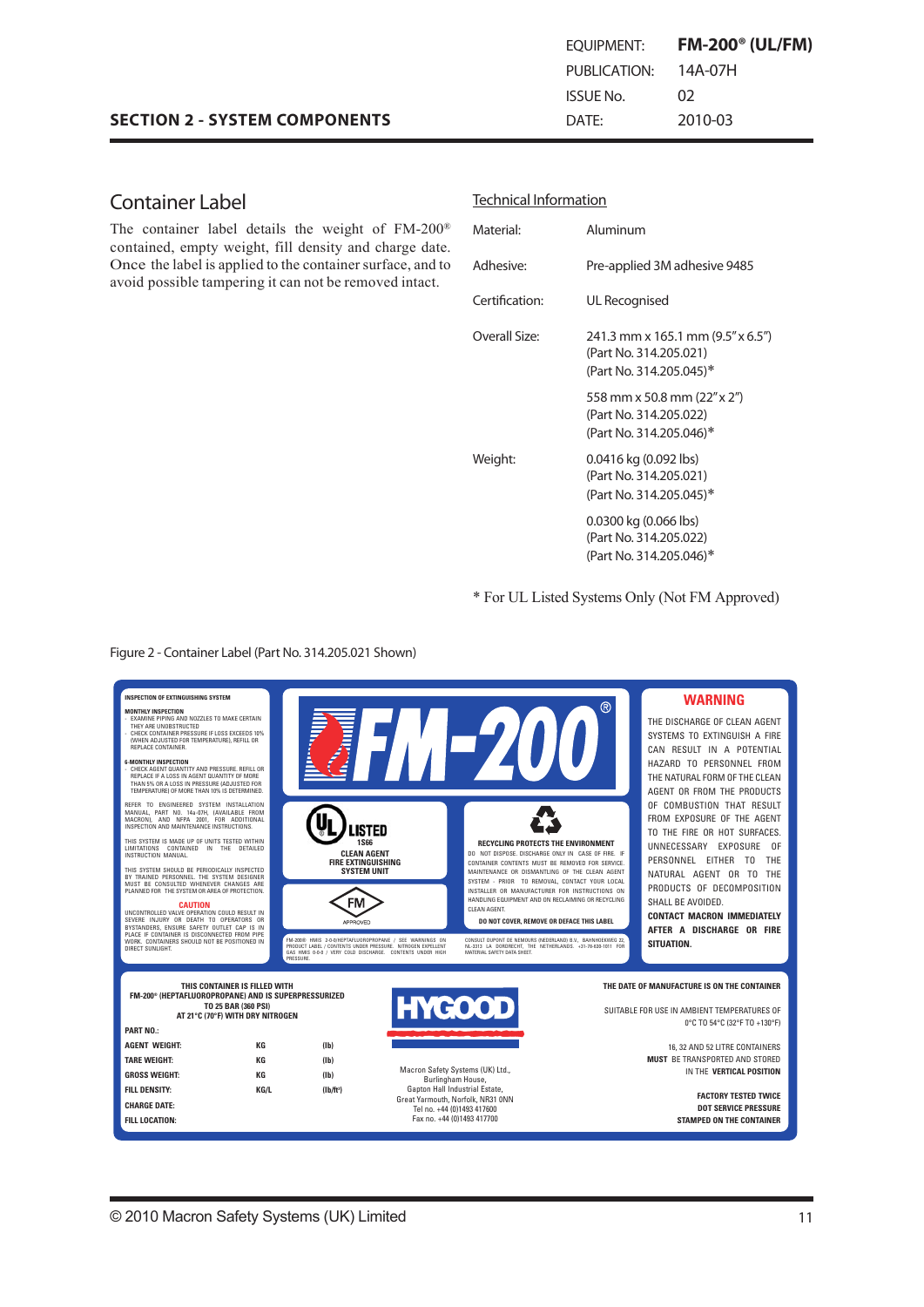### Valve Assembly

The container valve is the result of extensive research and development and incorporates many unique safety features. The valve assembly is factory-fitted to the container and is supplied pre-assembled with a low pressure switch (to be ordered seperately), pressure gauge and burst disc.

Figure 3 -Valve Assembly



25 mm (1") Valve Assembly Part No. 302.209.001

50 mm (2") Valve Assembly Part No. 302.209.002

80 mm (3") Valve Assembly Part No. 302.205.002

#### Technical Information

25 mm (1") Valve Body Material: Brass CZ 121 Outlet Anti-Recoil Cap Material: CZ122 Max.Working Pressure: 34 bar (493 psi) Outlet: 25mm (1"BSPP) Low Pressure Switch Port: 1/8"NPT Gauge Port: 1/8" NPT Pilot Pressure Port: 1/4" BSPP Solenoid Adaptor Port: 1/8"NPT Overall Size: 130mm (L) x 62mm (Dia) (5.12"(L) x 2.44"(Dia)) Weight: 2.96 kg (6.526 lbs) Equivalent Length: 6.096 m (20 ft) 50 mm (2") Valve Body Material: Brass CZ 121 Outlet Anti-Recoil Cap Material: CZ122 Max.Working Pressure: 34 bar (493 psi) Outlet: 50mm (2"BSPP) Low Pressure Switch Port: 1/8"NPT Gauge Port: 1/8" NPT Pilot Pressure Port: 1/4" BSPP Solenoid Adaptor Port: 1/8" NPT Overall Size: 173mm (L) x 100mm (Dia) (6.12"(L) x 3.94"(Dia)) Weight: 9.18 kg (20.238 lbs) Equivalent Length: 10.668 m (35 ft) 80 mm (3")Valve Material: Brass UNS36000 Max.Working Pressure: 34 bar (493 psi) Outlet: 80mm (3"Flared\*) Low Pressure Switch Port: 1/8"NPT Gauge Port: 1/8" NPT Pilot Pressure Port: 1/4"NPT Solenoid Adaptor Port: None Overall Size: 241mm (L) x 129mm (Dia)

Equivalent Length: 25.91 m (85 ft)

(9.50"(L) x 5.06"(Dia)) Weight: 18.82 kg (41.491 lbs)

\*Outlet adaptors are available for 3"NPT, BSP and grooved.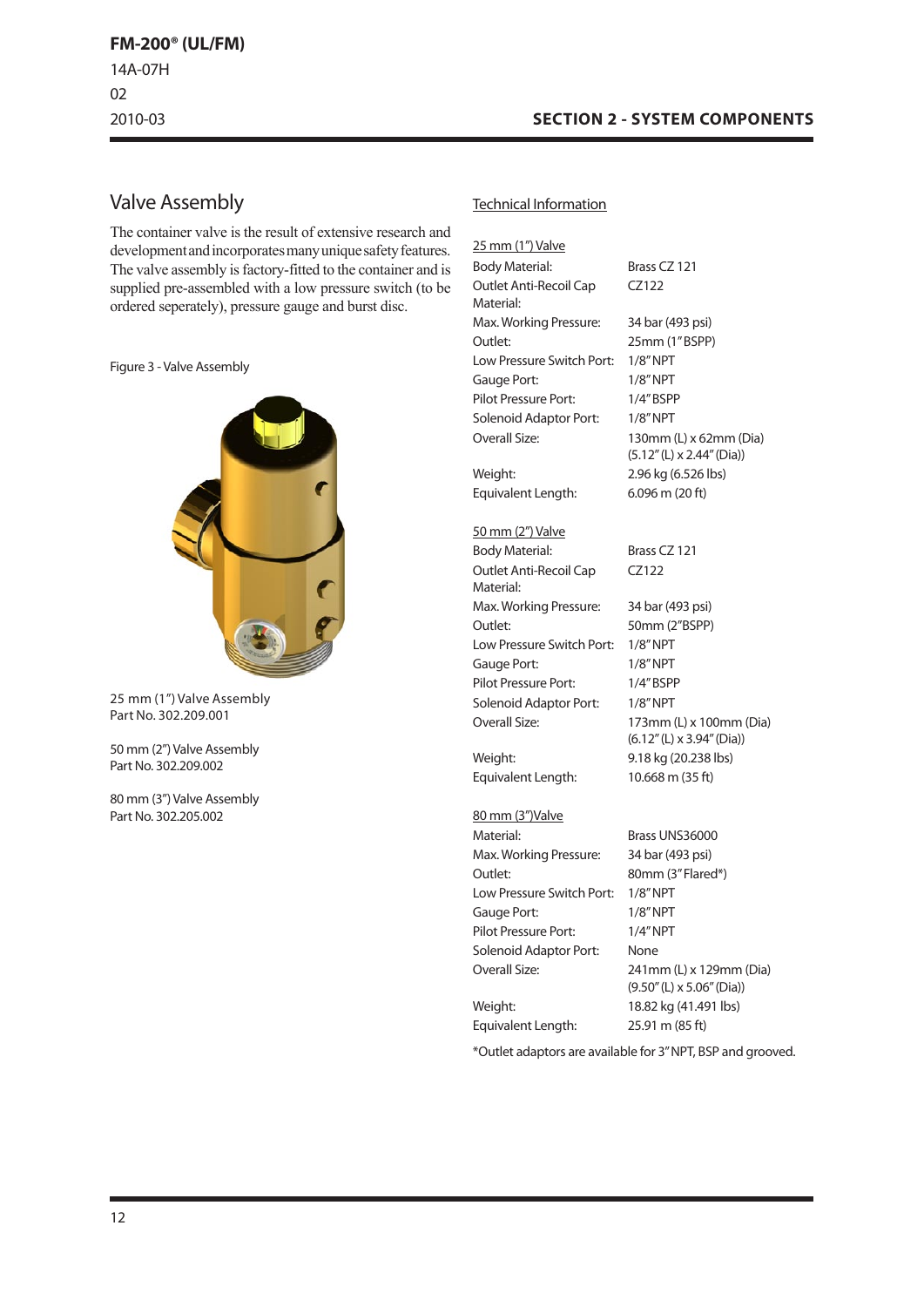| EOUIPMENT:   | $FM-200^{\circ}$ (UL/FM) |
|--------------|--------------------------|
| PUBLICATION: | 14A-07H                  |
| ISSUE No.    | 02                       |
| DATF:        | 2010-03                  |

### Principle of Operation

The FM-200® valve is a high-flow-rate device specially designed for use in fire systems. Operation is by means of a pressure-differential piston. Container pressure is used within the valve to create a positive force on the piston, sealing the valve closed. Operation of the valve occurs when the upper chamber is vented faster than the 'make up device' in the shuttle can replace the pressure. Thereby allowing, the shuttle to be forced up, and free flow of FM-200® from the valve. Upper chamber pressure is released by the electrical, mechanical or pneumatic actuator.

The valve incorporates the following features:

- A pressure operated safety release device (burst disc). •
- Main outlet, fitted with anti-recoil cap. •
- A connection for a pneumatic, mechanical or electrical actuator, fitted with safety cap. •
- A connection for an electrical solenoid. •
- A connection for the pneumatic actuation port. •

### Burst Disc

A burst disc is factory fitted to every valve assembly. It is designed to rupture when the container becomes over pressurised when subjected to temperatures above the designed storage temperature of the container.

Figure 4 - Burst Disc



Burst Disc for 25 mm (1") Valve Part No. 20915

Burst Disc for 50 mm (2") Valve Part No. 20915

Burst Disc for 80 mm (3") Valve Part No. 15330

### Technical Information

#### 25 mm (1") Valve & 50 mm (2") Valve

| Body:             | Brass CZ 121                                                  |
|-------------------|---------------------------------------------------------------|
| Rating:           | 53.4 bar (774.5 psi) @ 50 °C (122 °F)                         |
| Thread:           | M <sub>18</sub> x 1.00                                        |
| Hole Orientation: | 90° to Body                                                   |
| Torque:           | 35 Nm (25.8 lbs.ft)                                           |
| Overall Size:     | 20mm (L) x 18mm (Dia)<br>$(0.79''(L) \times 0.71''(Dia))$     |
| Weight:           | 0.028 kg (0.062 lbs)                                          |
| 80 mm (3")Valve   |                                                               |
| Body:             | Brass UNS-C36000                                              |
| Rating:           | 52 bar (760 psi) @ 50 °C (122 °F)                             |
| Thread:           | 0.9375-16UN-3A                                                |
| Hole Orientation: | 90° to Body                                                   |
| Torque:           | 68 Nm (50 lbs.ft)                                             |
| Overall Size:     | 33.3mm (L) x 18mm (Dia)<br>$(1.3125''(L) \times 0.71''(Dia))$ |
| Weight:           | 0.088 kg (0.195 lbs)                                          |
|                   |                                                               |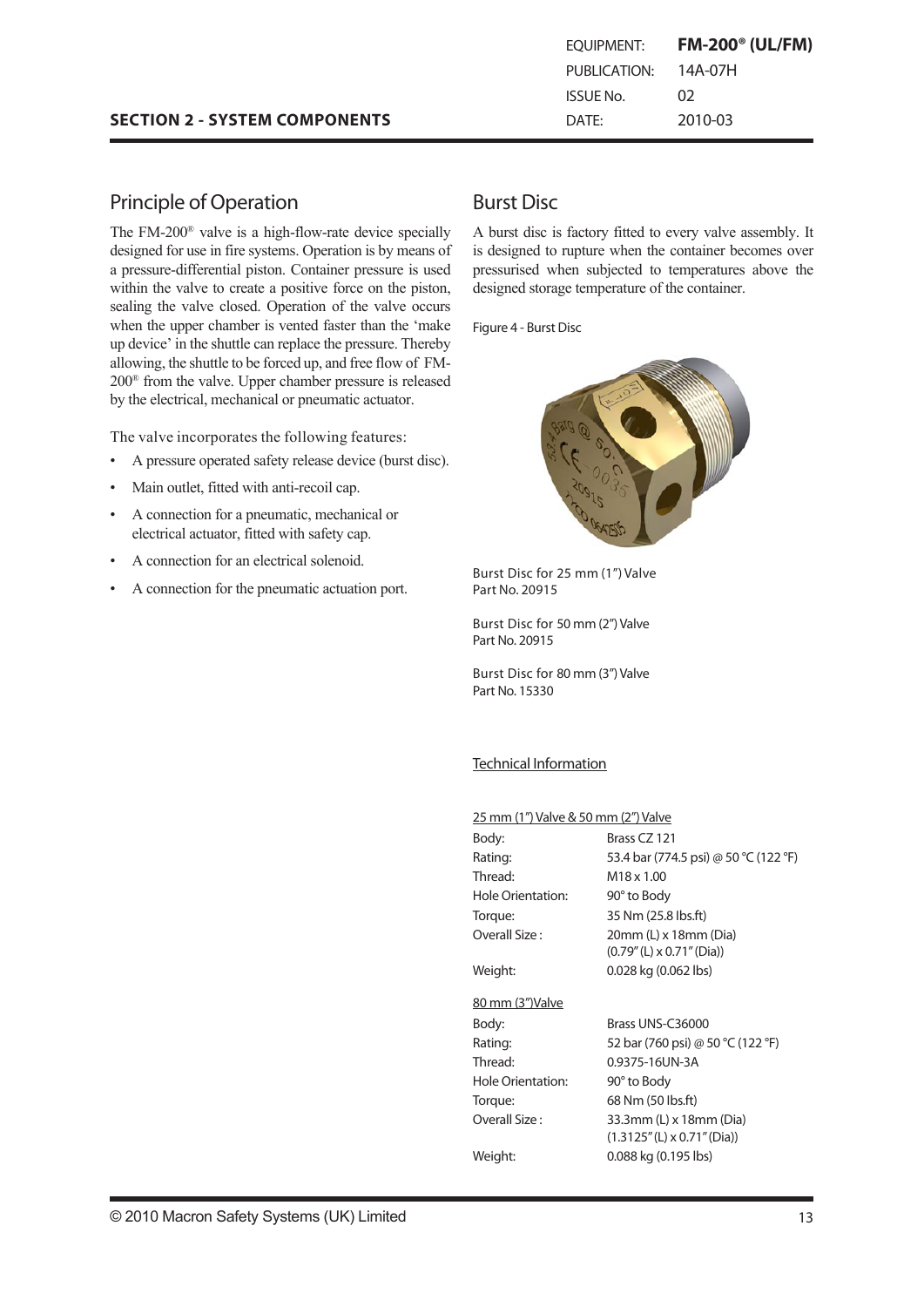### **SECTION 2 - SYSTEM COMPONENTS**

# Low Pressure Switch (Standard Open On Fall)

A low pressure warning switch is fitted to every container and must be ordered seperately. The device continuously monitors the container pressure and in the event of the pressure dropping below 20 bar (290 psi) the switch operates to enable the condition to be signalled to a control unit.

Figure 5 - Low Pressure Switch (Part No. 304.205.006)



# Low Pressure Switch (Special CloseOn Fall)

A low pressure warning switch is fitted to every container and must be ordered seperately. The device continuously monitors the container pressure and in the event of the pressure dropping below 20 bar (290 psi) the switch operates to enable the condition to be signalled to a control unit.

Figure 6 - Low Pressure Switch (Part No. 305.209.005)



#### Technical Information

| Body:                         | Hermetically sealed<br><b>Stainless Steel</b>                           |
|-------------------------------|-------------------------------------------------------------------------|
| Switch Type:                  | Normally Closed at Atmospheric<br>Pressure                              |
| Switch Point:                 | Close on Fall at 20 bar (290 psi)<br>Open on Rise at 24.1 bar (350 psi) |
| Tolerance:                    | $+/-0.7$ bar ( $\pm$ 10 psi)                                            |
| Proof Pressure:               | 345 bar (5003 psi)                                                      |
| Electrical Housing:           | Epoxy Sealed terminals                                                  |
| Connection:                   | Brass 1/8" NPT                                                          |
| Max. Current:                 | 2.9 A                                                                   |
| Voltage Range:                | 5-28 v dc                                                               |
| <b>Electrical Connection:</b> | 0.9m (3ft) x 2 Core Cable                                               |
| Certification:                | <b>UL Recognised</b>                                                    |
| IP Rating:                    | <b>IP65</b>                                                             |
| Wire Leads:                   | 1.82 m (6 ft)                                                           |
| Overall Size:                 | 38mm (L) x 16mm (Dia)<br>$(1.50''$ (L) x 0.63" (Dia))                   |
| Weight:                       | 0.087 kg (0.192 lbs)                                                    |

#### Technical Information

| Body:                  | Hermetically sealed                 |
|------------------------|-------------------------------------|
|                        | <b>Stainless Steel</b>              |
| Switch Type:           | Normally Open at Atmospheric        |
|                        | Pressure                            |
| Switch Point:          | Open on Fall at 20 bar (290 psi)    |
|                        | Close on Rise at 24.1 bar (350 psi) |
| Tolerance:             | $+/-0.7$ bar ( $\pm$ 10 psi)        |
| Proof Pressure:        | 345 bar (5003 psi)                  |
| Electrical Housing:    | Epoxy Sealed terminals              |
| Connection:            | Brass 1/8" NPT                      |
| Max. Current:          | 2.9A                                |
| Voltage Range:         | 5-28 v dc                           |
| Electrical Connection: | 0.9m (3ft) x 2 Core Cable           |
| Certification:         | UL Recognised                       |
| IP Rating:             | IP65                                |
| Wire Leads:            | $1.82 \text{ m}$ (6 ft)             |
| Overall Size:          | 38mm (L) x 16mm (Dia)               |
|                        | $(1.50''(L) \times 0.63''(Dia))$    |
| Weight:                | 0.087 kg (0.192 lbs)                |
|                        |                                     |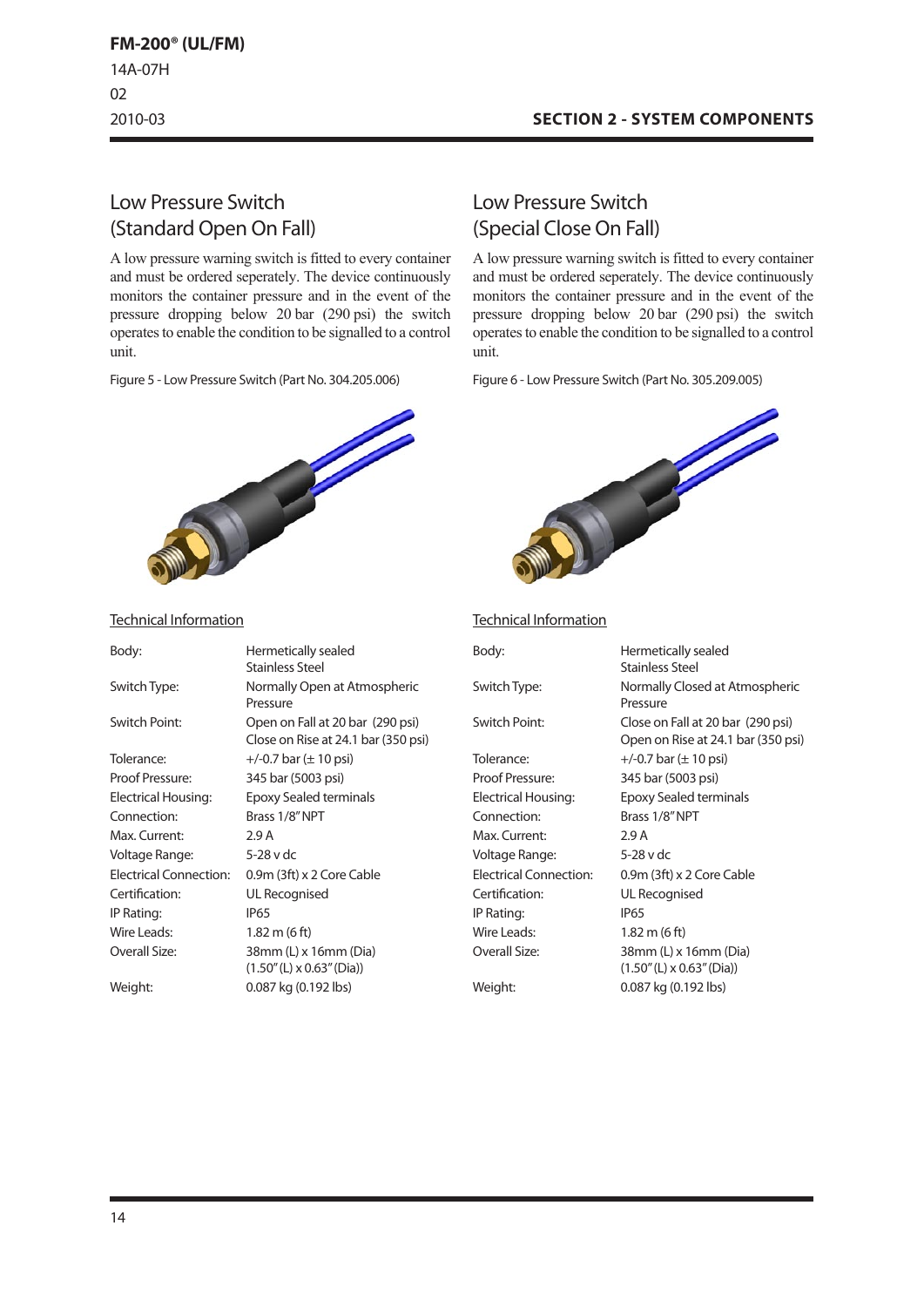|  |  | <b>SECTION 2 - SYSTEM COMPONENTS</b> |
|--|--|--------------------------------------|
|--|--|--------------------------------------|

| EOUIPMENT:       | <b>FM-200<sup>®</sup> (UL/FM)</b> |
|------------------|-----------------------------------|
| PUBLICATION:     | 14A-07H                           |
| <b>ISSUE No.</b> | 02                                |
| DATE:            | 2010-03                           |

# Low Pressure Switch (Alternate - Transfer On Fall - Option #1)

A low pressure warning switch is fitted to every container and must be ordered seperately. The device continuously monitors the container pressure and in the event of the pressure dropping below 20.3 bar (294 psi) the switch operates to enable the condition to be signalled to a control unit.

This low pressure switch is the primary supply, (option #1), of a dual source component used in order to maintain the supply chain and ensure that adequate stock levels are available to fully support customers and installers.

Figure 7 - Alternate Low Pressure Switch (Part No. 305.209.007) Option #1

### Low Pressure Switch (Alternate - Transfer On Fall - Option #2)

A low pressure warning switch is fitted to every container and must be ordered seperately. The device continuously monitors the container pressure and in the event of the pressure dropping below 20 bar (290 psi) the switch operates to enable the condition to be signalled to a control unit.

This low pressure switch is the secondary supply, (option #2), of a dual source component used in order to maintain the supply chain and ensure that adequate stock levels are available to fully support customers and installers.

#### Figure 8 - Alternate Low Pressure Switch (Part No. 305.209.007) Option #2



#### Technical Information

| Body:                         | Zinc Plated Steel and Kapton                                                    |
|-------------------------------|---------------------------------------------------------------------------------|
| Switch Type:                  | Single Pole, Double Throw (SPDT)                                                |
| Switch Point:                 | Transfers on Fall at 20.3 bar (294 psi)<br>Resets on Rise at 24.1 bar (350 psi) |
| Tolerance:                    | $+/-0.7$ bar ( $\pm$ 10 psi)                                                    |
| Proof Pressure:               | 206.8 bar (3000 psi)                                                            |
| Contact Reset Method:         | <b>Auto Resetting Contacts</b>                                                  |
| Connection:                   | 1/8" NPT Male                                                                   |
| Electrical Rating:            | 5 A at 24 v dc (Resistive)                                                      |
| <b>Electrical Connection:</b> | DIN 43650A Connector with<br>1/2" NPT Female Conduit Connection                 |
| Certification:                | UL Recognised                                                                   |
| IP Rating:                    | IP <sub>65</sub>                                                                |
| Overall Size:                 | 104mm (L) x 28mm (Dia)<br>$(4.10''$ (L) x $1.12''$ (Dia))                       |
| Weight:                       | 0.16 kg (0.35 lbs)                                                              |

### Technical Information

| Body:                         | Brass and Anodised Aluminium                                                  |
|-------------------------------|-------------------------------------------------------------------------------|
| Switch Type:                  | Single Pole, Double Throw (SPDT)                                              |
| Switch Point:                 | Transfers on Fall at 20 bar (290 psi)<br>Resets on Rise at 22.8 bar (330 psi) |
| Tolerance:                    | $+/-1.0$ bar ( $\pm$ 15 psi)                                                  |
| Proof Pressure:               | 413.7 bar (6000 psi)                                                          |
| Contact Reset Method:         | <b>Auto Resetting Contacts</b>                                                |
| Connection:                   | 1/8" NPT Male                                                                 |
| <b>Electrical Rating:</b>     | 5 A at 24 v dc (Resistive)                                                    |
| <b>Electrical Connection:</b> | DIN 43650A Connector with<br>1/2" NPT Female Conduit Connection               |
| Certification:                | UL Recognised                                                                 |
| IP Rating:                    | <b>IP65</b>                                                                   |
| Overall Size:                 | 104mm (L) x 32mm (Dia)<br>$(4.40''$ (L) x 1.25" (Dia))                        |
| Weight:                       | 0.21 kg (0.46 lbs)                                                            |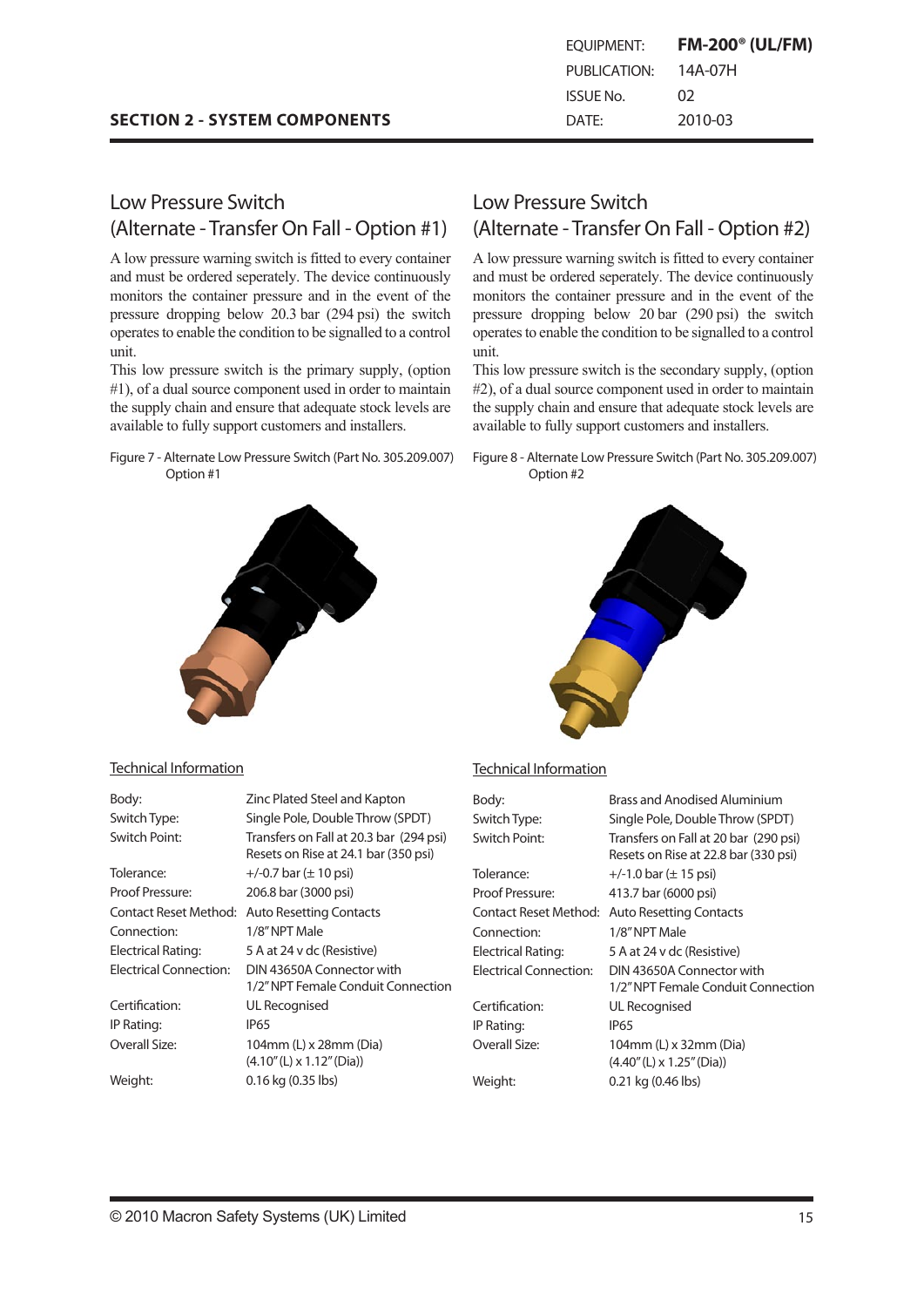### **SECTION 2 - SYSTEM COMPONENTS**

# Fixing Brackets

The bracket assembly consists of one back channel and a nut and bolt with two bracket half straps. To securely hold the container in position during the system discharge, two bracket assemblies are required per container. The only exceptions are the 4.5 and 8 litre containers which only require one.

Each strap is notched for insertion into the back channel allowing the container to be properly aligned. The bracket assembly is designed to be mounted to a rigid vertical surface with the container assembly resting fully on the floor.

Figure 9 - Fixing Bracket (Strap Style)



#### Technical Information

| Material: | Mild Steel                                |
|-----------|-------------------------------------------|
| Coating:  | Black Polyethylene powder-Plascoat LDPE   |
| Mounting: | Unistrut Channel                          |
| Weight:   | 0.34 kg (0.75 lbs) (Part No. 311.205.020) |
|           | 0.30 kg (0.66 lbs) (Part No. 311.205.013) |
|           | 0.46 kg (1.01 lbs) (Part No. 311.205.014) |
|           | 0.28 kg (0.62 lbs) (Part No. 311.205.021) |
|           | 0.30 kg (0.66 lbs) (Part No. 311.205.017) |
|           | 0.34 kg (0.75 lbs) (Part No. 311.205.018) |
|           | 0.71 kg (1.56 lbs) (Part No. 311.205.019) |
|           |                                           |

| <b>Part Number</b> | <b>Container Size</b>                        | <b>Length of Back</b><br>Channel |
|--------------------|----------------------------------------------|----------------------------------|
|                    |                                              | mm (in)                          |
| 311.205.020        | 4.5 litre<br>178 mm dia. (7")                | 400 (15.75")                     |
| 311.205.013        | 8, 16, 32 litre<br>254 mm dia. (10")         | 500 (19.69")                     |
| 311.205.014        | 52, 106, 147, 180 litre<br>406 mm dia. (16") | 600 (23.6")                      |
| 311.205.021*       | 40 litre (Seamless)<br>227 mm dia. (9")      | 400 (15.75")                     |
| 311.205.017*       | 67.5 litre (Seamless)<br>265 mm dia. (10.4") | 400 (15.75")                     |
| 311.205.018*       | 80 litre (Seamless)<br>276 mm dia. (11")     | 400 (15.75")                     |
| 311.205.019        | 343 litre<br>610 mm dia. (24")               | 693 (27.3")                      |

\* For UL Listed Systems Only (Not FM Approved)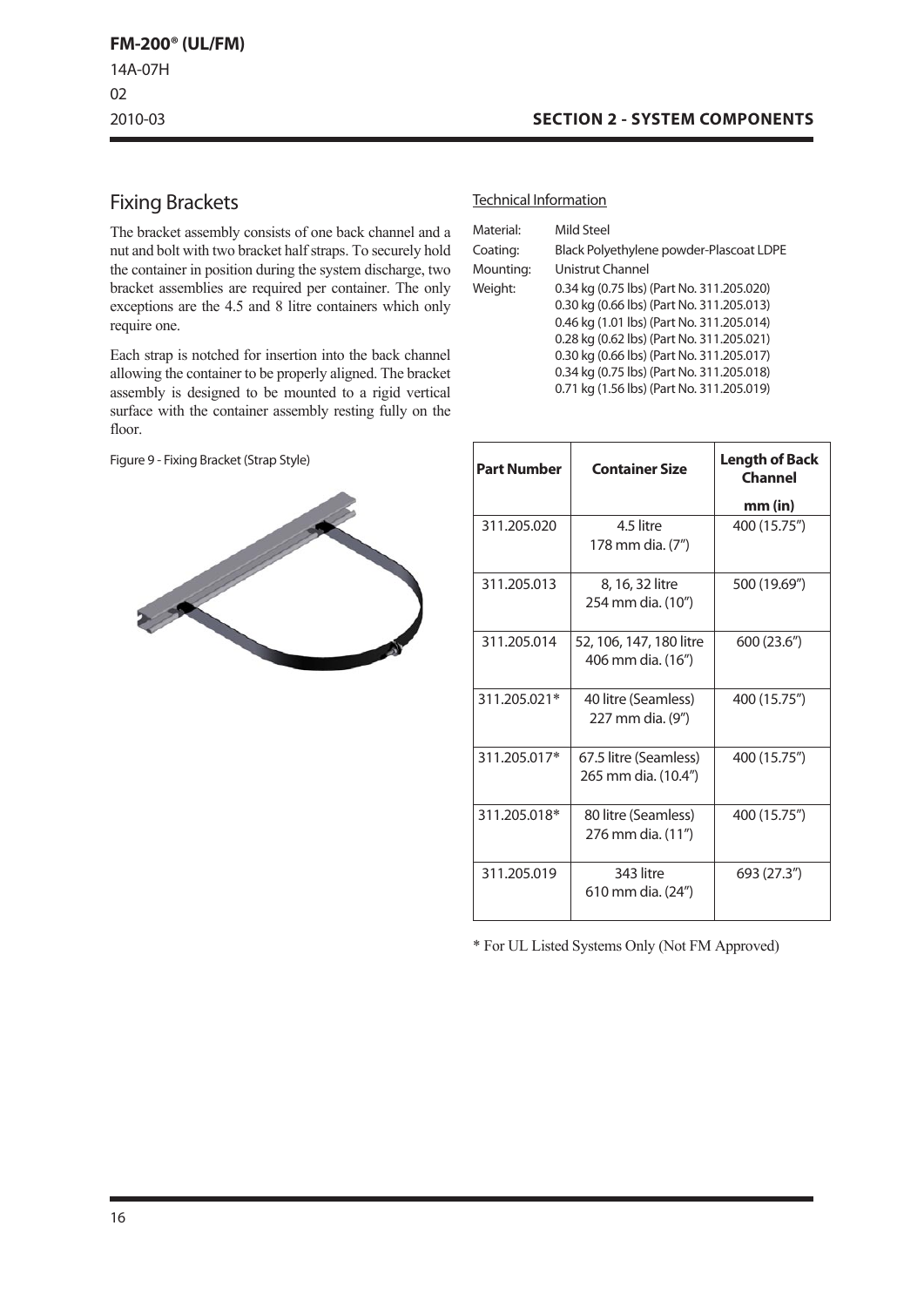| EOUIPMENT:   | <b>FM-200<sup>®</sup> (UL/FM)</b> |
|--------------|-----------------------------------|
| PUBLICATION: | 14A-07H                           |
| ISSUE No.    | 02                                |
| DATF:        | 2010-03                           |

### Manual Actuator

The manual actuator is used to mechanically operate the system at the container position and is fitted to the top of the valve assembly or removable electrical actuator. Inadvertent operation is prevented by a safety clip which has to be removed before activation.

Figure 10 - Manual Actuator (Part No. 304.209.002)



#### Technical Information

| Body:                 | Brass CZ 121                     | Вc  |
|-----------------------|----------------------------------|-----|
| Knob:                 | PVC (Colour: Red)                | A٥  |
| Safety Pin:           | <b>Stainless Steel 303</b>       | Pi: |
| Piston Rod:           | Brass CZ 121                     | Pi  |
| Min. Actuation Force: | 25.5 N (5.73 lbf)                | M   |
| Overall Size:         | 52mm (L) x 41.5mm (Dia)          | M   |
|                       | $(2.05''(L) \times 1.63''(Dia))$ | O   |
| Weight:               | 0.265 kg (0.584 lbs)             |     |

### Pneumatic Actuator

The pneumatic actuator is used to pneumatically operate the system at the container position and is fitted to the top of the valve assembly or removable electrical actuator. Pressure from a 'master' container is used to actuate the valve, via small bore piping or a flexible hose.

Figure 11 - Pneumatic Actuator (Part No. 304.209.004)



#### Technical Information

| Body:                    | Brass CZ121                                                 |
|--------------------------|-------------------------------------------------------------|
| <b>Actuation Pin:</b>    | Stainless Steel                                             |
| Piston Rod:              | Brass CZ 121                                                |
| Pipe connection:         | 1/4" NPT Female                                             |
| Min. Actuation Pressure: | 4 bar (58 psi)                                              |
| Max. Working Pressure:   | 56 bar (812 psi)                                            |
| Overall Size:            | 48mm (L) x 41.5mm (Dia)<br>$(1.89''(L) \times 1.63''(Dia))$ |
| Weight:                  | 0.228 kg (0.503 lbs)                                        |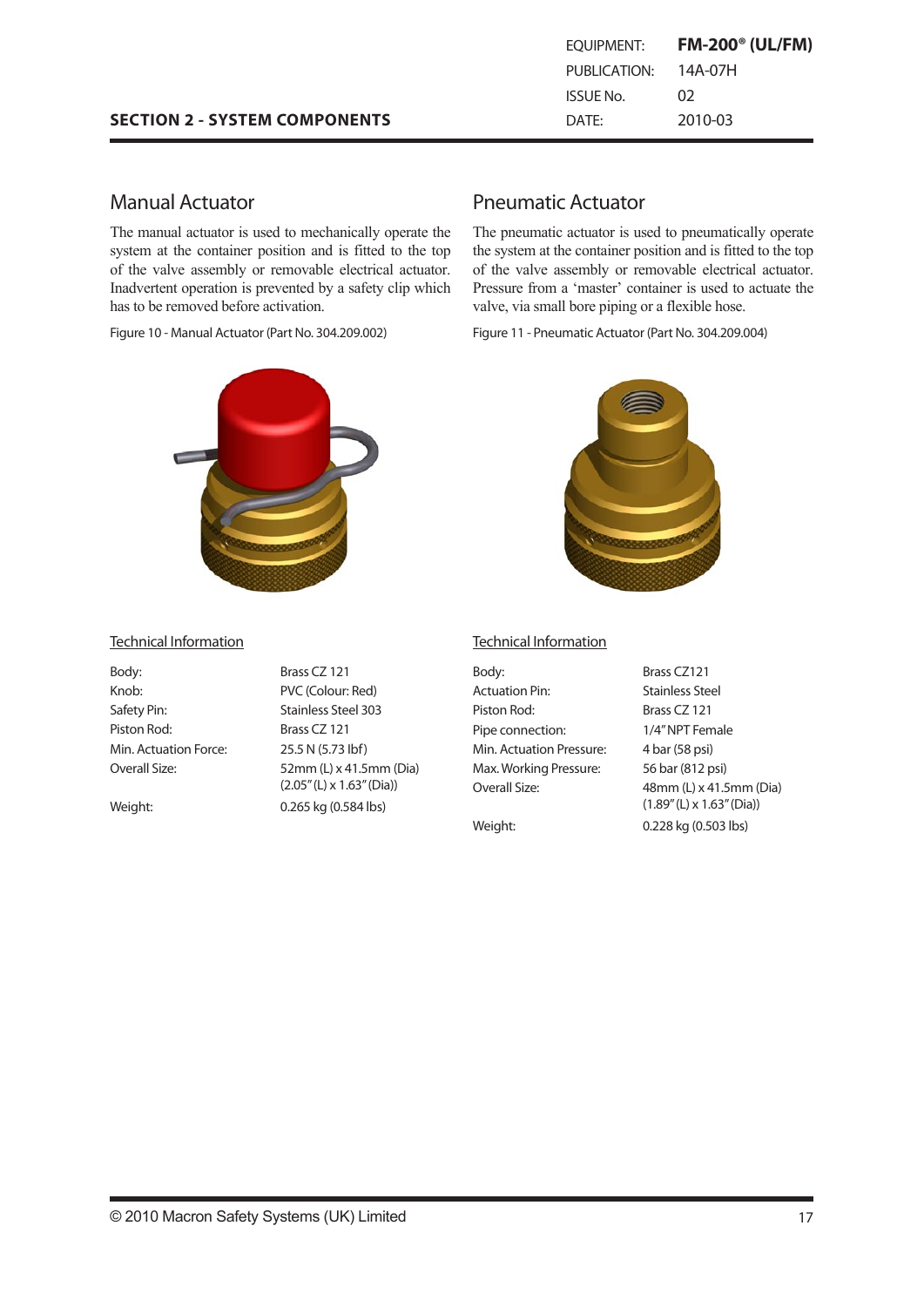# Removable Electrical Actuator (Suppression Diode)

The removable electrical actuator locates to the top of the container valve. 24 v dc is required for solenoid operation. Provision is made for the connection of a manual actuator to the top of the actuator assembly. The suppression diode electrical actuator must be wired up correctly with the positive supply from the control panel connected to terminal 1, and the negative supply connected to terminal 2.The removable electrical actuator has a life span of 10 years from manufacture, which is indicated on the label.

Figure 12 - Electrical Actuator - Suppression Diode (Part No. 304.205.010)



#### Technical Information

Swivel nut: Brass CZ121 Actuation Pin: Stainless Steel ActuationType: Latching

Connection: 1"BSPP Brass NominalVoltage: 24 v dc Nominal Current: 0.25 A Max. Monitoring Current: 25 mA Manual Actuation Force: 50 N (11.24 lbf) Nominal PinTravel: 4.4 mm (0.17") Electrical connection: 3-pin plug connector Back EMF Protection: Suppression Diode Certification: UL Recognised

Body: Body: Mild Steel & Dull Nickel Reset Requirement: Manually via Reset Tool supplied Overall Size: 104mm (L) x 44mm (Dia) (4.09"(L) x 1.73"(Dia)) Weight: 0.95 kg (2.09 lbs)

# Removable Electrical Actuator (Bridge Rectifier)

The removable electrical actuator locates to the top of the container valve. 24 v dc is required for solenoid operation. Provision is made for the connection of a manual actuator to the top of the actuator assembly. Due to the design of the bridge rectifier it will operate regardless of how it is wired up; the positive supply from control panel can be connected to either terminal 1 or 2 with the reverse for the negative supply. The removable electrical actuator has a life span of 10 years from manufacture, which is indicated on the label.

Figure 13 - Electrical Actuator - Bridge Rectifier (Part No. 304.209.001)



### Technical Information

Swivel nut: Brass CZ121 Actuation Pin: Stainless Steel ActuationType: Latching

Connection: 1"BSPP Brass NominalVoltage: 24 v dc Nominal Current: 0.25 A Max. Monitoring Current: 25 mA Manual Actuation Force: 50 N (11.24 lbf) Nominal PinTravel: 4.4 mm (0.17") Electrical connection: 3-pin plug connector Back EMF Protection: Bridge Rectifier Certification: UL Recognised Overall Size: 104mm (L) x 44mm (Dia)

Body: Mild Steel & Dull Nickel Reset Requirement: Manually via Reset Tool supplied (4.09"(L) x 1.73"(Dia)) Weight: 0.95 kg (2.09 lbs)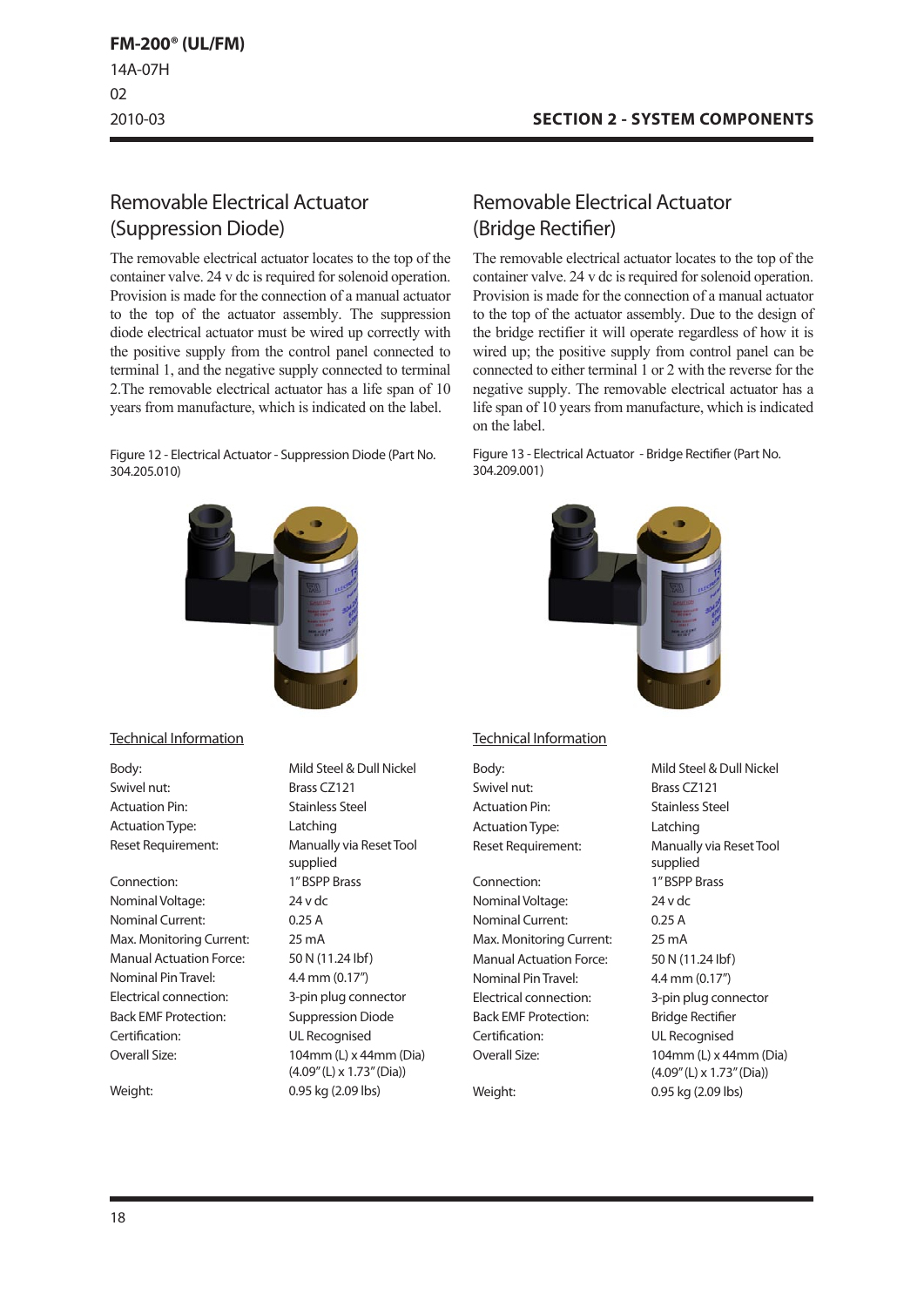Discharge Hose

25 mm (1") Hose Part No. 306.207.002 50 mm (2") Hose Part No. 306.207.003

#### Technical Information

| 25 mm (1") Hose                          |                                                                                                     |
|------------------------------------------|-----------------------------------------------------------------------------------------------------|
| Hose Construction:                       | Twin steel wire braided oil resistant<br>seamless synthetic rubber core to<br><b>DIN FN 853 1SN</b> |
| Connection:                              | <b>Zinc Passivated Mild Steel</b>                                                                   |
|                                          | 25 mm (1" NPT) Straight Fixed Male                                                                  |
|                                          | 25 mm (1"BSPP) 90° Female Swivel<br>Union                                                           |
| Max. Bend Angle:                         | $15^{\circ}$ @ 0 $^{\circ}$ C (32 $^{\circ}$ F)                                                     |
| Max. Working Pressure: 88 bar (1276 psi) |                                                                                                     |
| Overall Size:                            | 405mm (L) x 92mm (W)                                                                                |
|                                          | $(15.95''(L) \times 3.62''(W))$                                                                     |
| Weight:                                  | 1.25 kg (2.76 lbs)                                                                                  |
| Equivalent Length:                       | $3.14 \text{ m}$ (10.3 ft)                                                                          |
| 50 mm (2") Hose                          |                                                                                                     |
| Hose Construction:                       | Twin steel wire braided oil resistant                                                               |
|                                          | seamless synthetic rubber core to<br><b>DIN FN 853 2SN</b>                                          |
| Connection:                              | <b>Zinc Passivated Mild Steel</b>                                                                   |
|                                          | 50 mm (2" NPT) Straight Fixed Male                                                                  |
|                                          | 50 mm (2" BSPP) 90° Female Swivel                                                                   |
|                                          | Union                                                                                               |
| Max. Bend Angle:                         | 15° @ 0 °C (32 °F)                                                                                  |
| Max. Working Pressure: 80 bar (1160 psi) |                                                                                                     |
| Overall Size:                            | 520mm (L) x 125mm (W)                                                                               |
|                                          | $(20.47''(L) \times 4.92''(W))$                                                                     |
| Weight:<br>Equivalent Length:            | 3.90 kg (8.60 lbs)<br>5.36 m (17.6 ft)                                                              |



25 mm (1") and 50 mm (2") Flexible

**SECTION 2 - SYSTEM COMPONENTS**

FM-200® container installations may be connected to the system by means of a flexible discharge hose. This enables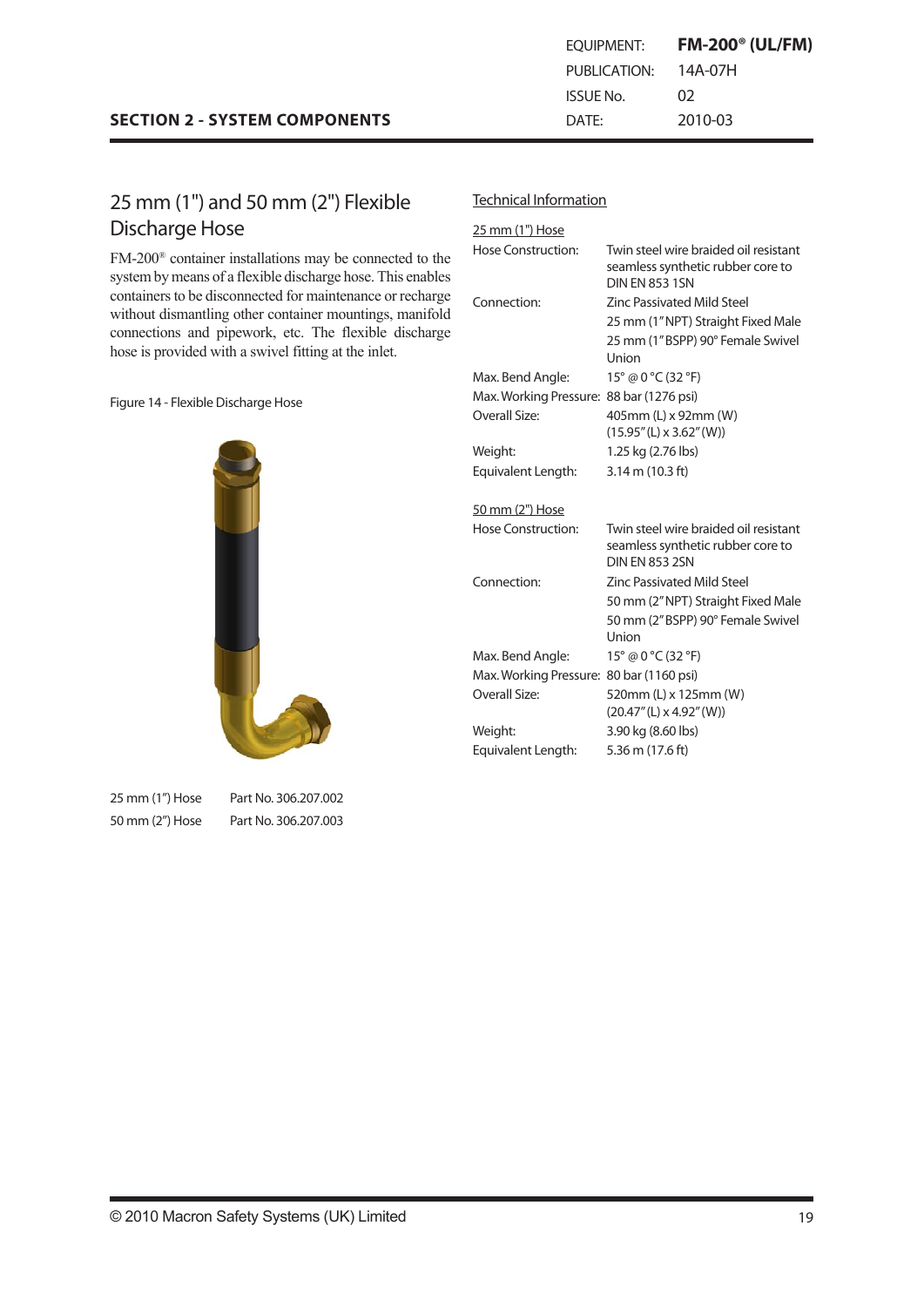# 80 mm ( 3") Discharge Hose/Check Valve Assembly

The discharge hose/check valve assembly combines the elbow, hose, check valve, and swivel coupling for connection to the valve discharge outlet and the discharge manifold. The check valve provides the facility for a 40 mm  $(1\frac{1}{2})$  height adjustment.

Figure 15 - 80 mm (3") Discharge Hose / Check Valve Assembly (Part No. 306.205.006)

### Technical Information

| Hose:                          | Double braid stainless steel  |
|--------------------------------|-------------------------------|
| Elbow:                         | Stainless steel UNS 30400     |
| <b>Valve Swivel Nut:</b>       | Stainless steel UNS 30400     |
| <b>Check Valve Swivel Nut:</b> | Cadmium plated mild ste       |
| Check Valve Body:              | Cadmium plated mild ste       |
| Check Valve Seal and Seat:     | <b>Brass UNS 36000</b>        |
| Spring:                        | Stainless steel 2.84 kg (6.2) |
|                                |                               |

Max.Working Pressure: 35 bar (507.5 psi) Overall Size (Minus Check Valve): Weight: 20.50 kg (45.20 lbs) Equivalent Length: 15.85 m (52 ft)

Stainless steel UNS 30400 Stainless steel UNS 30400 Cadmium plated mild steel Cadmium plated mild steel Brass UNS 36000 Stainless steel 2.84 kg (6.27 lbs) 619mm (L) x 254mm (W) (24.37"(L) x 10.00"(W))

### 80 mm ( 3") Discharge Hose

The discharge hose is used with the 3" NPT single tank adaptor and 90° elbow to connect the container valve outlet to the distribution piping in single tank systems. The hose is constructed of corrugated stainless steel tubing with stainless braid cover.

Figure 16 - 80 mm ( 3") Discharge Hose (Part No. 306.205.005)



### Technical Information

Max.Working Pressure: 35 bar (507.5 psi) Min. Bend Radius: 460mm (18")

Weight: 3.00 kg (6.61 lbs) Equivalent Length: 1.55 m (5.1 ft)

Hose Construction: Double braid stainless steel Overall Size: 406mm (L) x 76mm (Dia) (15.98"(L) x 2.99"(Dia))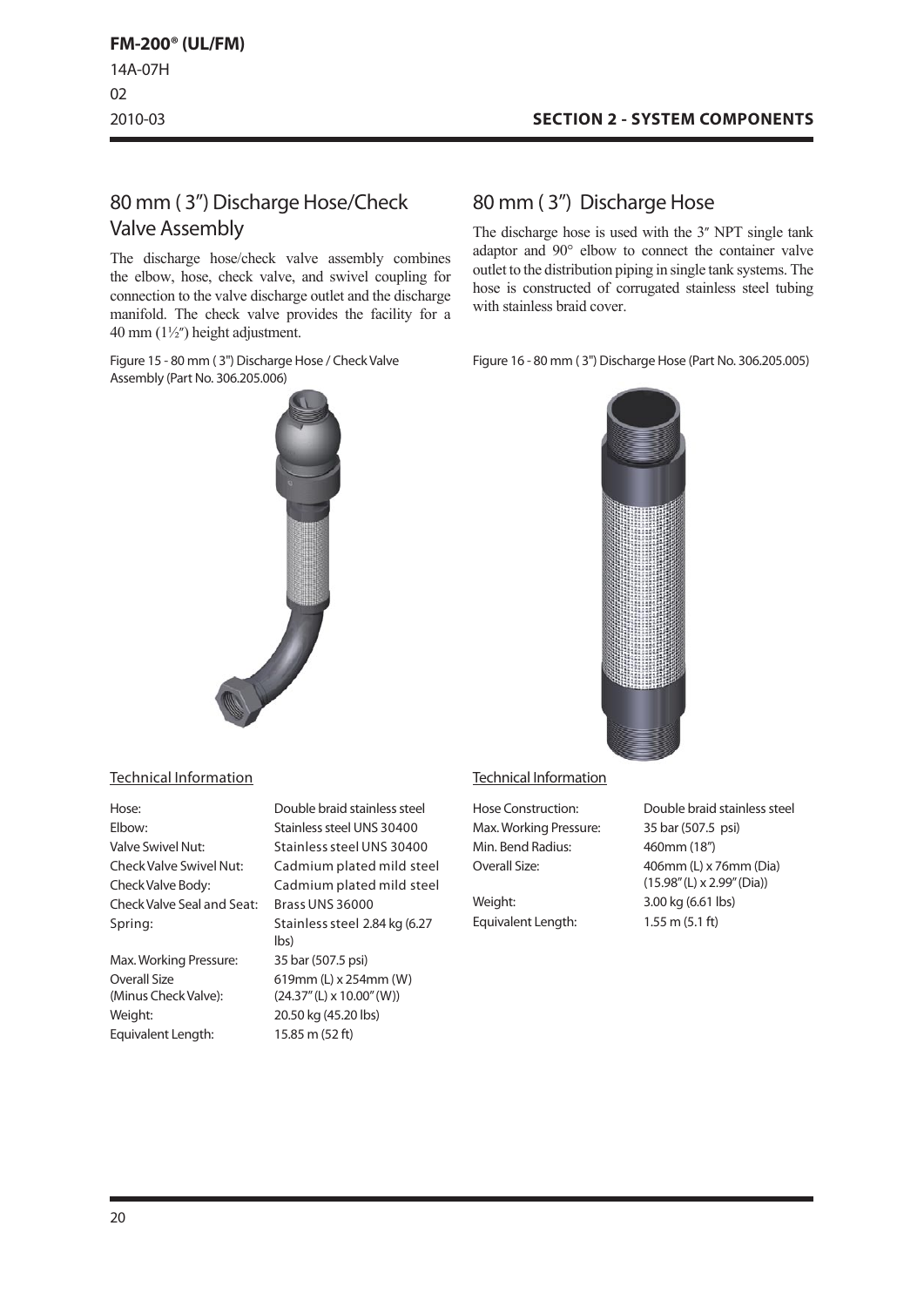| EOUIPMENT:   | <b>FM-200<sup>®</sup> (UL/FM)</b> |
|--------------|-----------------------------------|
| PUBLICATION: | 14A-07H                           |
| ISSUE No.    | 02                                |
| DATF:        | 2010-03                           |

### **SECTION 2 - SYSTEM COMPONENTS**

### 80 mm ( 3") Valve Single Tank Adaptors

When a single 343 litre container is being used without a manifold, three swivel adaptors are available for connection to the discharge outlet, either NPT, BSP or grooved.

Figure 17 - 80mm (3") Valve Single Tank Adaptor Figure 18 - Manifold Check Valve



3"Flared to 3"BSPT Part No. 309.002.013 3" Flared to 3" NPT Part No. 309.002.014 3"Flared to 3"Grooved Part No. 309.002.015

### Manifold CheckValve

Manifold check valves are of mushroom pattern type and lift into the manifold as discharge occurs. The function of the check valve is to prevent loss of extinguishing agent during discharge from an outlet, should a container have been removed. All check valves are ordered seperately to the manifold assembly.



25 mm (1") Check Valve Assembly Part No. 302.209.004

50 mm (2") Check Valve Assembly Part No. 302.209.005

#### Technical Information

Body: Brass CZ122 Stem: Stainless Steel Spring: Stainless Steel Bottom Plate: Brass CZ122 Top Plate: Stainless Steel Seal Material: Nitrile

#### 25 mm (1") CheckValve

Inlet ConnectionThread: 25 mm (1" NPT) Female Outlet ConnectionThread: 40 mm (1½" NPT) Male Overall Size: 54mm (L) x 52.4mm (W)

Weight: 0.63 kg (1.39 lbs) Equivalent Length: 0.40m (1.3 ft)

50 mm (2") CheckValve Inlet ConnectionThread: 50 mm (2" NPT) Female Outlet ConnectionThread: 65 mm (2½" NPT) Male

Weight: 1.60 kg (3.53 lbs) Equivalent Length: 6.66m (21.8 ft)

 $(2.13''(L) \times 2.06''(W))$ 

Overall Size: 73mm (L) x 83mm (W) (2.87"(L) x 3.25"(W))

#### Technical Information

### Body: Cadmium plated mild steel

3"Flared to 3"BSPT

Overall Size: 115mm (L) x 102mm (W)  $(4.51''(L) \times 4.00''(W))$ Weight: 2.84 kg (6.27 lbs) Equivalent Length: 0.55m (1.8 ft)

### 3"Flared to 3"NPT

| Overall Size:                     | 115mm (L) x 102mm (W)<br>$(4.51''(L) \times 4.00''(W))$ |
|-----------------------------------|---------------------------------------------------------|
| Weight:                           | 2.84 kg (6.27 lbs)                                      |
| Equivalent Length: 0.55m (1.8 ft) |                                                         |

### 3"Flared to 3"Grooved

Overall Size: 72mm (L) x 102mm (W) (2.82"(L) x 4.00"(W)) Weight: 1.95 kg (4.30 lbs) Equivalent Length: 0.55m (1.8 ft)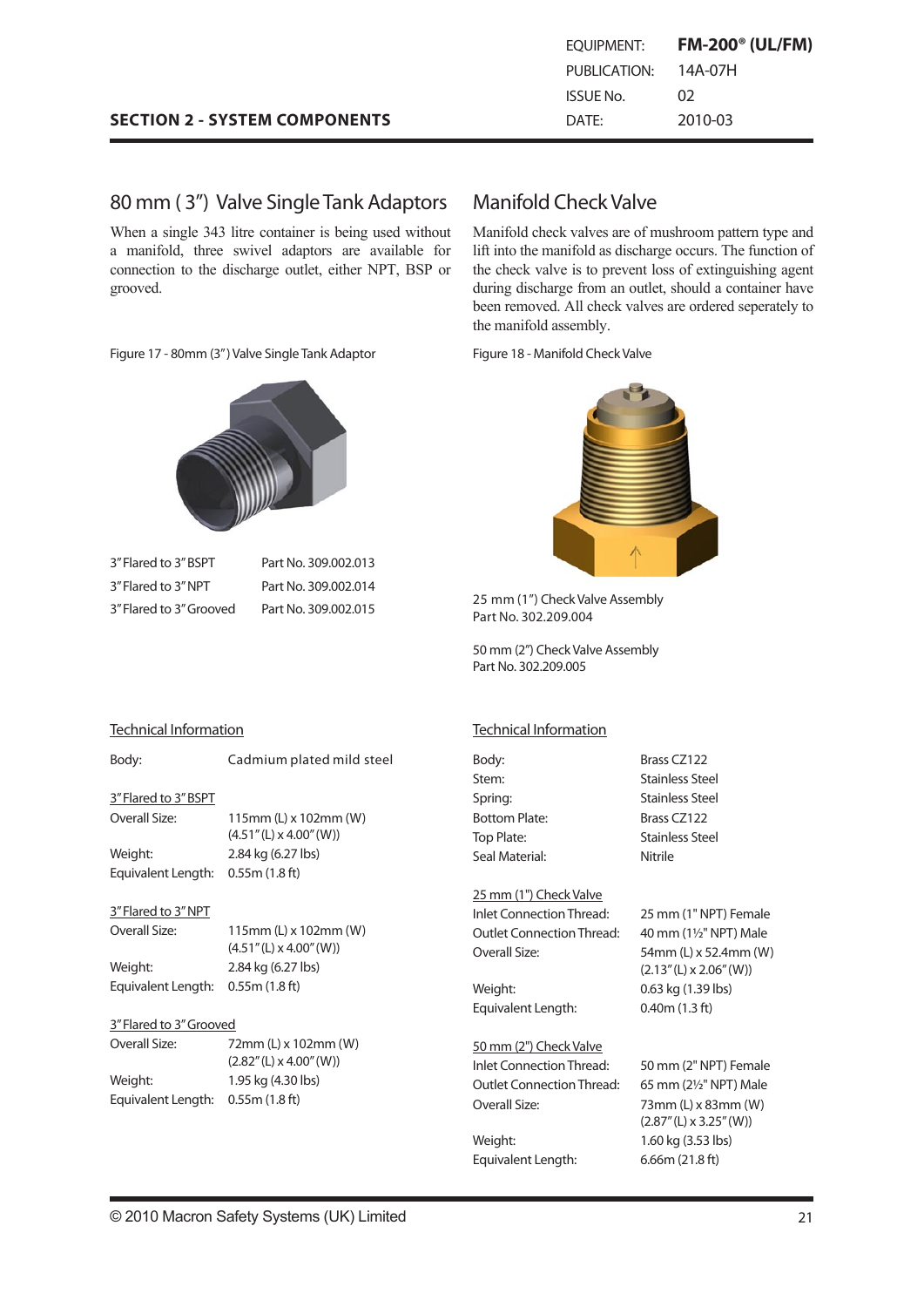### Manifold Bracket Assembly

A manifold bracket assembly consists of two lengths of unistrut, mounted vertically on a wall or bulk head to enable height adjustment of the manifold assembly. Cantilever brackets are fastened to the unistrut and each are held in position using a uninut long spring, washer and hex head screw. Manifold brackets slot into the cantilever and are clamped using a hex head screw and plain nut. Each manifold bracket assembly is supplied in pairs.

#### Figure 22 - Manifold Bracket

### Flexible Pilot Hose

The flexible pilot hose is used to connect pressure activated devices to the system, e.g. the pilot cylinder to the slave container to the pressure switch.

Figure 23 - Flexible hose (Part No. 306.205.003)





### Technical Information

| 65 mm (2.5") Manifold Bracket | (Part No. 311.205.015) |
|-------------------------------|------------------------|
| Unistrut Channel Length:      | 400 mm (15.75")        |
| Cantilever Arm Length:        | 150 mm (5.91")         |
| 80 mm (3") Manifold Bracket   | (Part No. 311.205.010) |
| Unistrut Channel Length:      | 500 mm (16.69")        |
| Cantilever Arm Length:        | 300 mm (11.81")        |
| 100 mm (4") Manifold Bracket  | (Part No. 311.205.011) |
| Unistrut Channel Length:      | 500 mm (16.69")        |
| Cantilever Arm Length:        | 300 mm (11.81″)        |
| 150 mm (6") Manifold Bracket  | (Part No. 311.205.012) |
| Unistrut Channel Length:      | 500 mm (16.69")        |
| Cantilever Arm Length:        | 300 mm (11.81")        |

#### Technical Information

| Outer sheath:         |
|-----------------------|
| Inner sheath:         |
| Max. Working Pressure |
| Max. Bend Radius:     |
| Connections:          |
|                       |

Stainless Steel Braided PTFE to BS 4976  $\ln 190 \text{ bar} (2755 \text{ psi})$ 60 mm (2.4")@ 0 °C (32 °F) **Zinc Passivated Mild Steel** 2 off 1/4"BSP Female Swivel Overall Size: 710mm (L) x 7mm (Dia) (27.95"(L) x 0.28"(Dia)) Weight: 0.15 kg (0.33 lbs)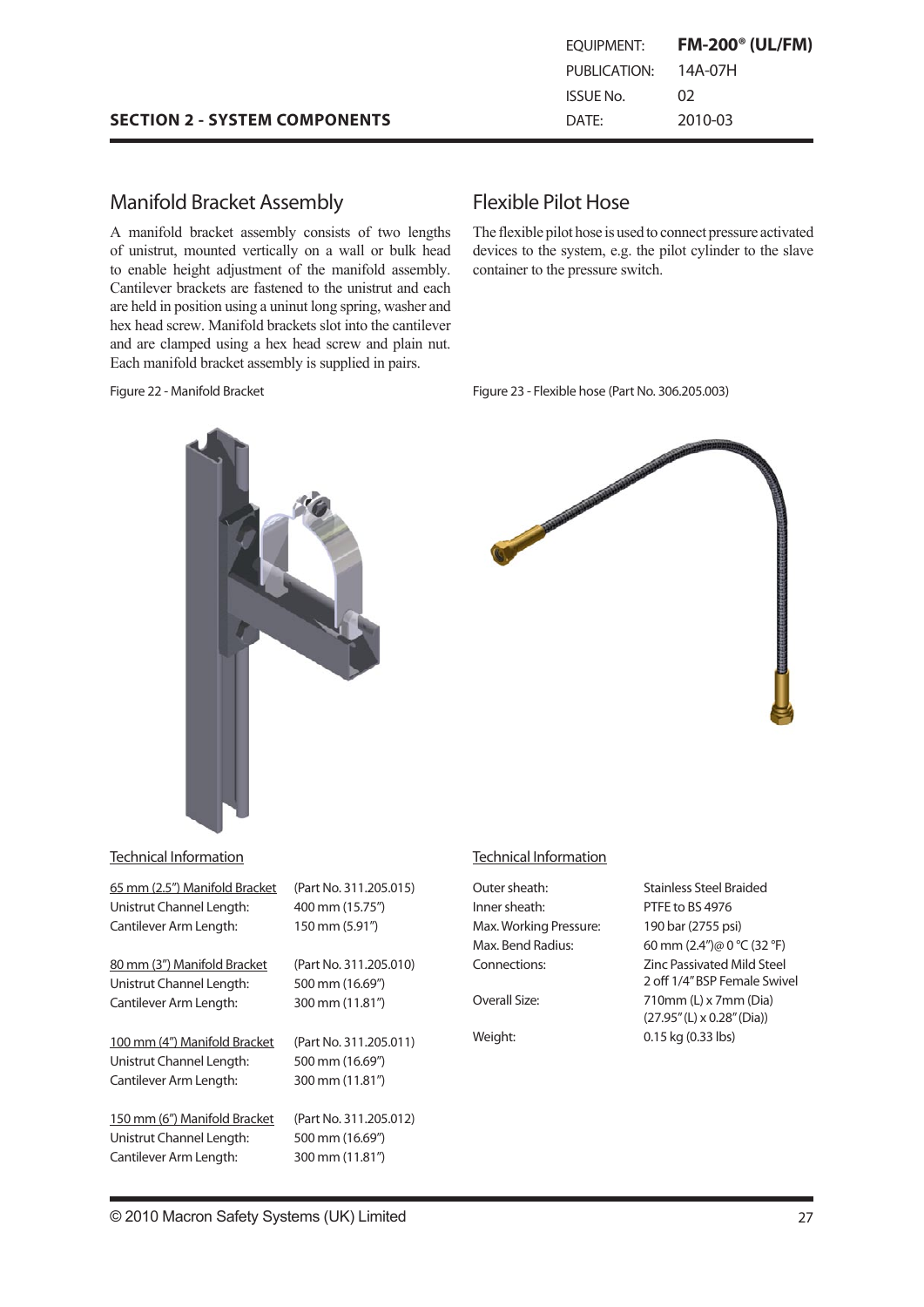### Male Adaptors

This adaptor (309.013.005) connects the pilot hose to the 25 mm (1") and 50 mm (2") container valve assembly. The male adapter (309.013.006) connects to the 80 mm (3") container valve assembly and also to the pressure switch.

Figure 24 - Male Adaptor



Technical Information

| Material:              | Steel 230 M07 Pb                                      |
|------------------------|-------------------------------------------------------|
| Connection:            | $1/4$ "BSPP x $1/4$ " BSPT                            |
|                        | (Part No. 309.013.005)                                |
|                        | 1/4" BSPP x 1/4" NPT                                  |
|                        | (Part No. 309.013.006)                                |
| Max. Working Pressure: | 350 bar (5076 psi)                                    |
| Overall Size:          | 34mm (L) x 19mm (W)<br>$(1.35''(L) \times 0.75''(W))$ |
| Weight:                | 0.034 kg (0.08 lbs)                                   |
|                        |                                                       |

### Male Pilot Hose Connector

The male pilot hose connector is used to connect two pilot hoses together for systems where a second container of a different size is used to protect a different enclosure. For example: a large container is protecting a room and a separate smaller container protects the subfloor, and both containers are to actuate simultaneously, and a hose longer than Part No. 306.205.003 is required.

Figure 25 - Male Pilot Hose Connector (Part No. 309.013.007)



Technical Information

| Material:              |
|------------------------|
| Connection:            |
| Max. Working Pressure: |
| Overall Size:          |

Steel 230 M07 Pb 1/4"BSPP x 1/4"BSPP 350 bar (5076 psi) 30mm (L) x 19mm (W)  $(1.18''(L) \times 0.75''(W))$ Weight: 0.034 kg (0.08 lbs)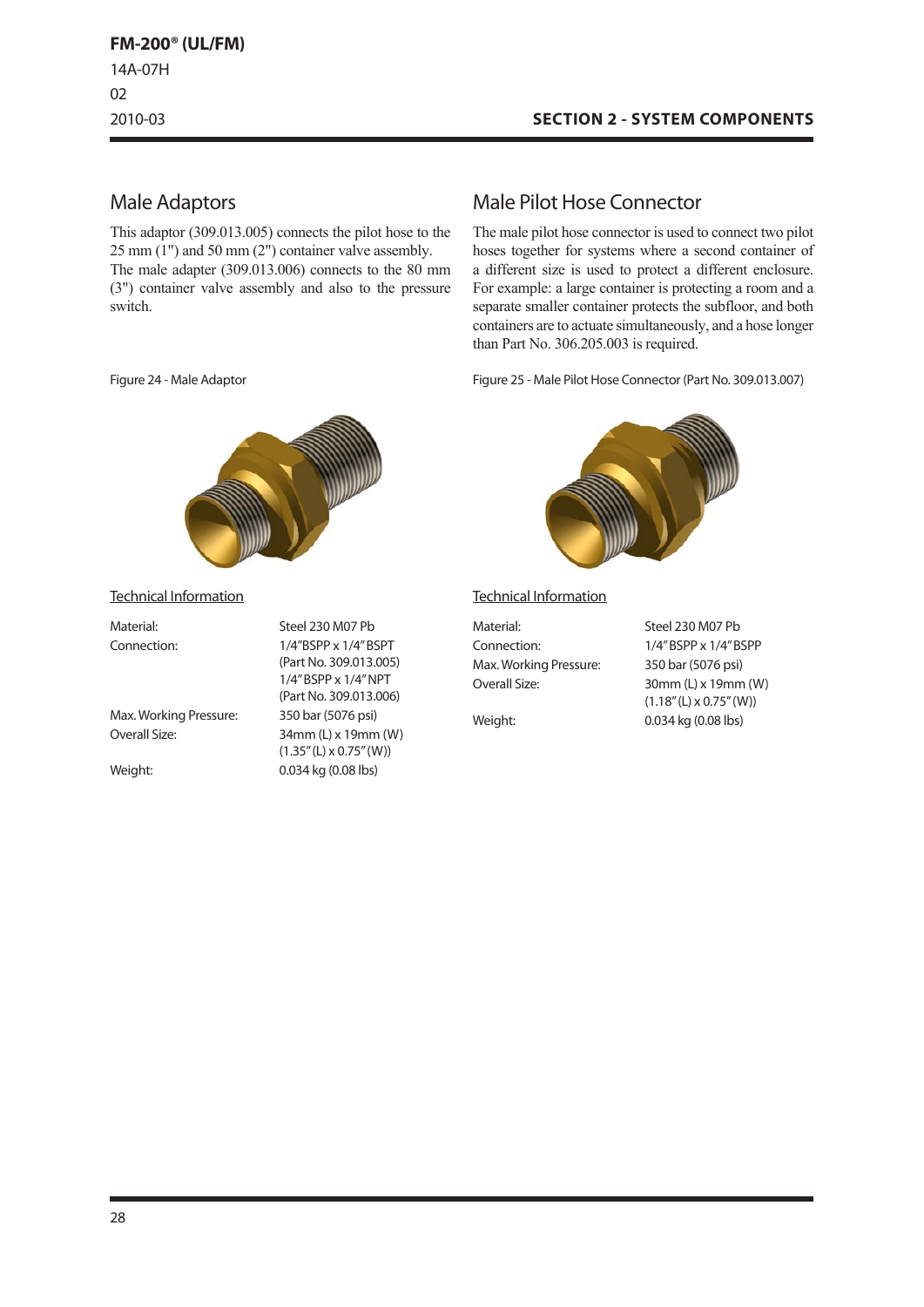### **SECTION 2 - SYSTEM COMPONENTS**

| EOUIPMENT:   | <b>FM-200<sup>®</sup> (UL/FM)</b> |
|--------------|-----------------------------------|
| PUBLICATION: | 14A-07H                           |
| ISSUE No.    | 02                                |
| DATF:        | 2010-03                           |

# Street Elbow

This elbow can be used to connect a pilot hose to an 80 mm (3") valve. The street elbow's 1/4" NPT male thread screws into the valve body actuation port. The 1/4" NPT thread of the male adaptor (Part No. 309.013.006) screws into the street elbow. The flexible pilot hose (Part No. 306.205.003) would then screw onto the male adaptor.

Figure 26 - Street Elbow (Part No. 309.013.008)



## MaleTee

This is used primarily in manifold systems for connecting pilot lines from one slave container to the next.

Figure 27 - Male Tee (Part No. 309.013.021)



#### Technical Information

Material: Brass

Connection: 1/4"NPT x 1/4"NPT Overall Size: 28mm (L) x 18mm (W)  $(1.10''(L) \times 0.71''(W))$ Weight: 0.042 kg (0.09 lbs)

#### Technical Information

| Material:              | <b>Brass</b>                     |
|------------------------|----------------------------------|
| Connection:            | 1/4" BSPP x 1/4" BSPP x 1/4" NPT |
| Max. Working Pressure: | 450 bar (6527 psi)               |
| Overall Size:          | $42mm$ (L) x $29mm$ (W)          |
|                        | $(1.65''(L) \times 1.14''(W))$   |
| Weight:                | 0.075 kg (0.17 lbs)              |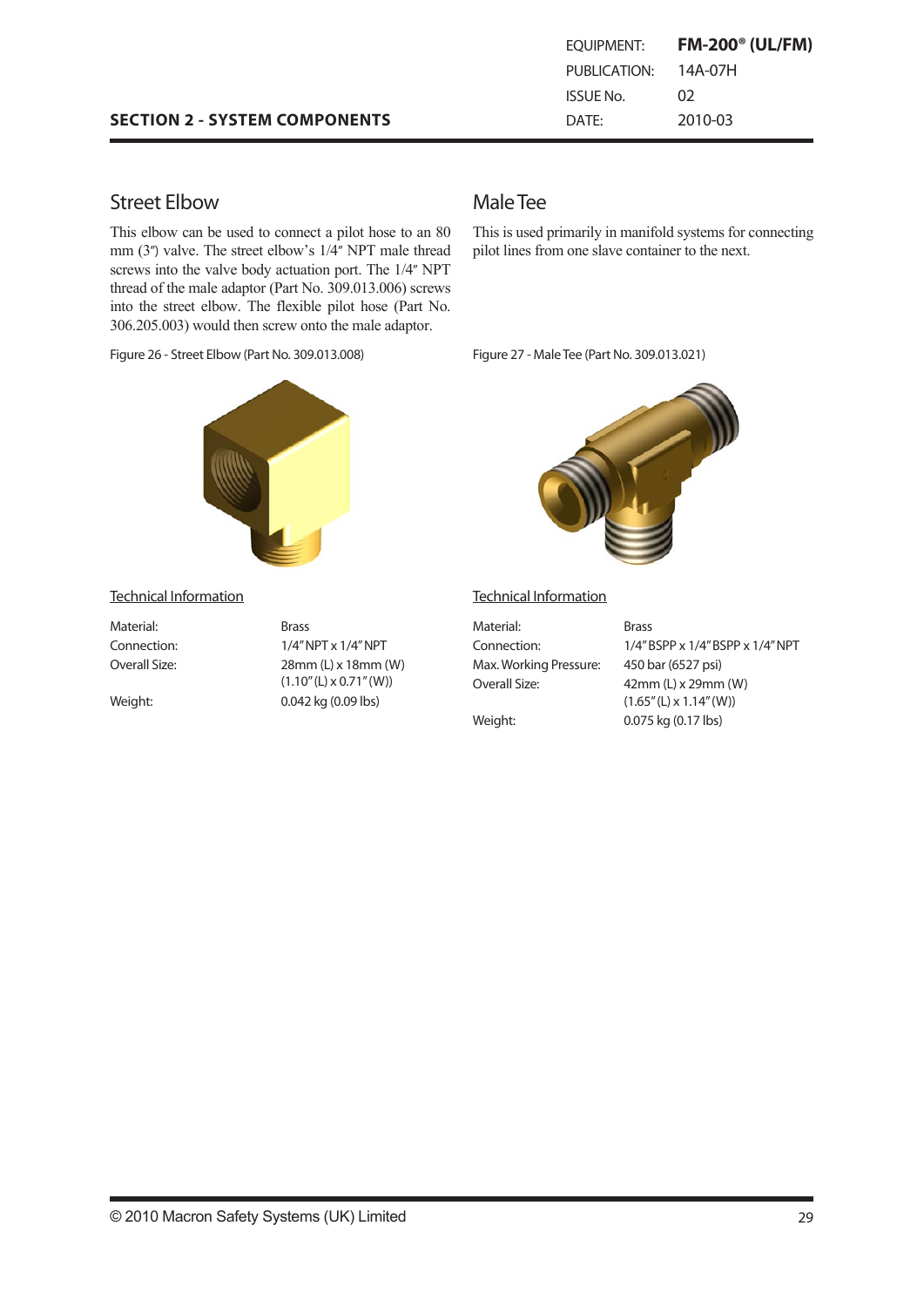### **SECTION 2 - SYSTEM COMPONENTS**

### Male Elbow

This elbow can be used on the last slave container when the pressure switch connection is taken from the manifold or piping networks.



### Pressure Switch

The pressure switch is activated by pressure from the agent during discharge and can be used to signal to a control panel that the system has actually discharged. The pressure switch latches on operation and has a reset button. The pressure switch is supplied with a 1/4" BSPP x 1/4" NPT male adaptor (Part No. 309.013.006).

Figure 28 - Male Elbow (Part No. 309.013.009) Figure 29 - Pressure Switch (Part No. 304.205.007)



#### Technical Information

| Material:              |  |
|------------------------|--|
| Connection:            |  |
| Max. Working Pressure: |  |
| Overall Size:          |  |
|                        |  |

**Brass** 1/4"BSPP x 1/4"NPT 450 bar (6527 psi) 28mm (L) x 25mm (W)  $(1.10''(L) \times 1.00 (W))$ Weight: 0.050 kg (0.11 lbs)

#### Technical Information

| Housing:                  | Die-cast Aluminium            |
|---------------------------|-------------------------------|
| Pressure Connection:      | Nickel Plated Brass           |
| Switch Point:             | 4 bar Rising (58 psi)         |
| Tolerance:                | $\pm$ 0.34 bar ( $\pm$ 5 psi) |
| IP Rating:                | IP65                          |
| Connection:               | 1/4" NPT Female               |
| Conduit Thread:           | 1/2" NPT Female               |
| Max. Working Pressure:    | 103.4 bar (1500 psi)          |
| DC Switch Rating:         | 1A 24v dc                     |
| Installation Environment: | non-corrosive / indoor        |
| Overall Size:             | 165mm (L) x 101mm (W)         |
|                           | $(6.50"$ (L) x 3.98 (W))      |

Weight: 1.22 kg (2.69 lbs)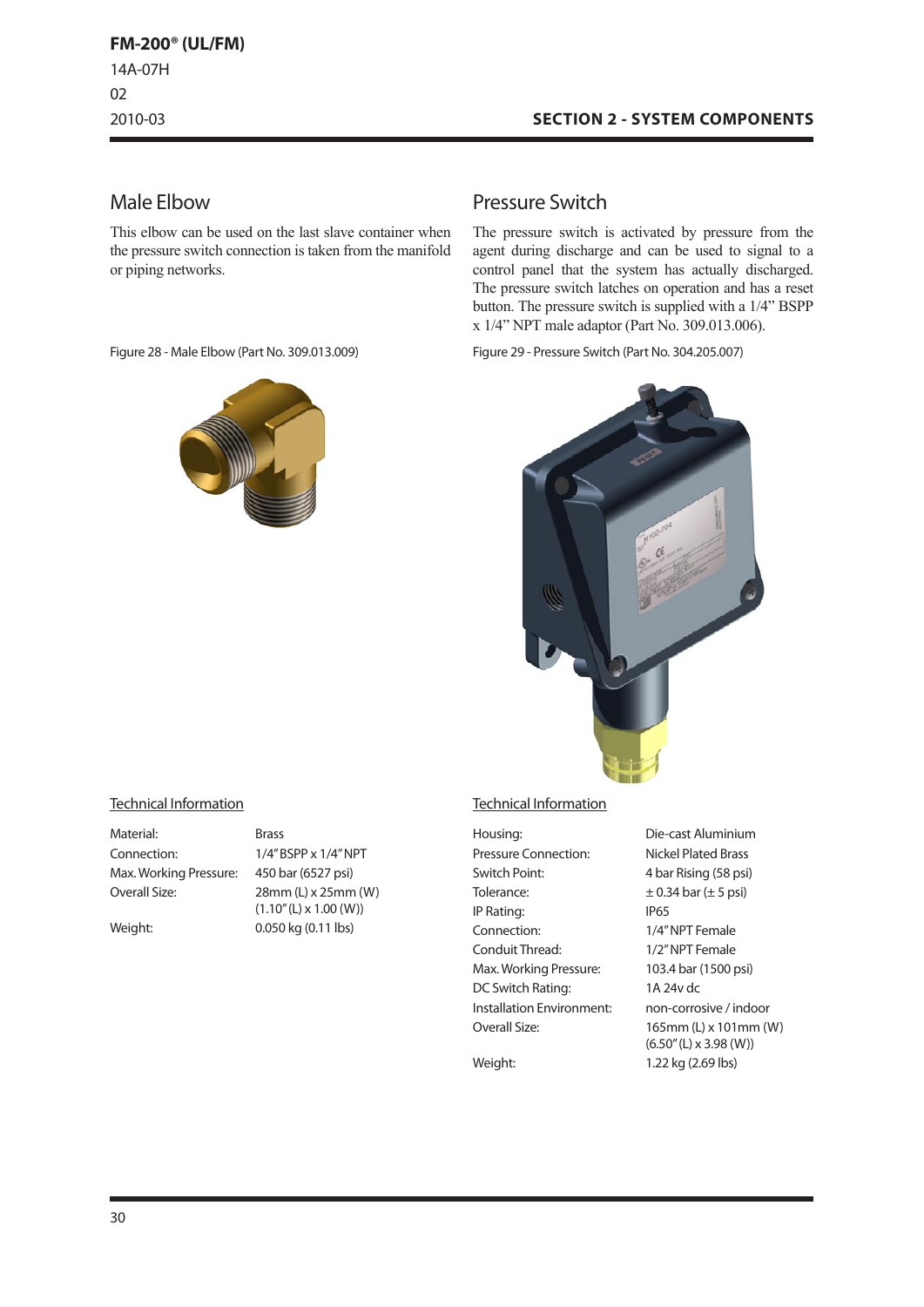#### **SECTION 2 - SYSTEM COMPONENTS SECTION 2 - SYSTEM COMPONENTS** Discharge Nozzle

eight ports to allow for 180° or 360° horizontal discharge paterns. Forts are unned in 0.1 html (0.004 m) increments<br>to the specified system design. Nozzles are supplied as discharge no zure nozzle which is sized to ensure the correct which is sized to ensure the correct of the correct of the correct of the correct of the correct of the correct of the correct of the correct of the correct of  $\frac{1}{2}$  standard in Diass as DOIT of the risk with standard  $\alpha$ s alloption.  $rge$  $\overline{38}$  $15$ m (1/2)  $8$  $20<sup>2</sup>$  BSP  $\frac{1}{2}$  $d = \frac{d}{dt}$  is  $D_{\text{max}} = DCDD_{\text{max}} + DDT_{\text{max}}$  is  $Q_{\text{min}}Q_{\text{max}}$  and  $Q_{\text{max}}$ standard in Brass as BSPP or NPT with Stainless Steel  $\mathcal{L}$  eight ports to allow  $\mathcal{L}$ FM-200® is distributed within the protected area by the discharge nozzle which is sized to ensure the correct flow of agent for the risk. Nozzles are available with seven or patterns. Ports are drilled in 0.1 mm (0.004 in) increments as an option.

### Figure 30 - 7 & 8 Port Nozzle Brass Configuration





### Technical Information

| Material:                   | <b>Brass / Stainless Steel</b> |
|-----------------------------|--------------------------------|
| Thread Type:                | BSPP / NPT                     |
| Drill Incrementation:       | $0.1$ mm                       |
| Nozzle Type:                | 8 Port 360° / 7 Port 180°      |
| Max. Distance from Ceiling: | 300mm                          |
| Max. Agent per Nozzle:      | 100 kg (220 lbs)               |
| Orientation:                | Pendant / Upright              |
|                             |                                |



EQUIPMENT: **FM-200® (UL/FM)**

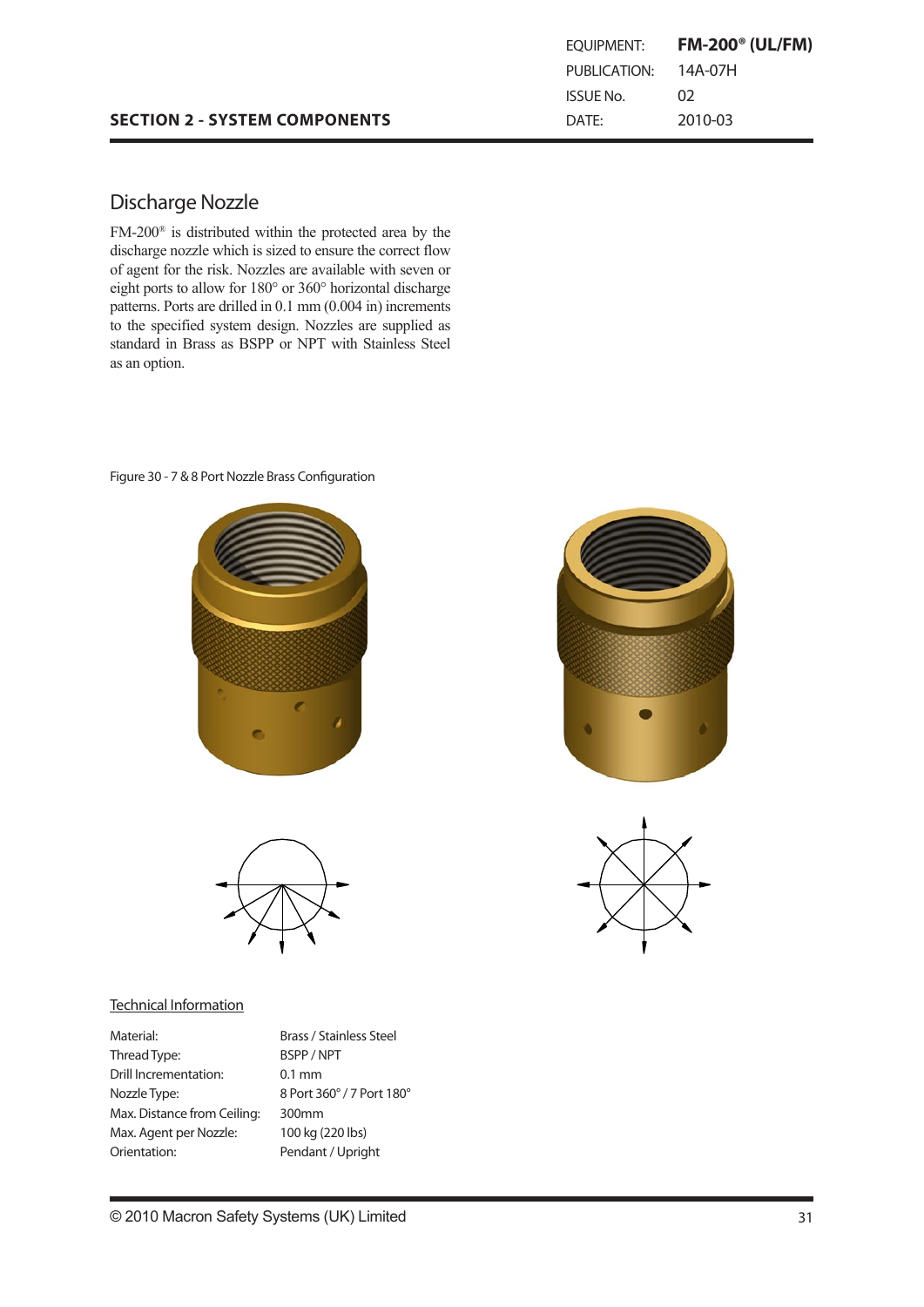### **SECTION 2 - SYSTEM COMPONENTS**

**Part Nozzle Nozzle Nozzle Thread** 

# Table 9: Discharge Nozzles

| Part          | <b>Nozzle</b>          | <b>Nozzle</b> | <b>Nozzle</b>   | <b>Thread</b> |
|---------------|------------------------|---------------|-----------------|---------------|
| <b>Number</b> | <b>Size</b>            | <b>Type</b>   | <b>Material</b> | <b>Type</b>   |
| 310.205.201   | $10 \text{ mm} (3/8")$ | 7 Port 180°   | <b>Brass</b>    | <b>BSPP</b>   |
| 310.205.202   | 10 mm (3/8")           | 8 Port 360°   | <b>Brass</b>    | <b>BSPP</b>   |
| 310.205.203   | $15$ mm $(1/2")$       | 7 Port 180°   | <b>Brass</b>    | <b>BSPP</b>   |
| 310.205.204   | $15$ mm $(1/2")$       | 8 Port 360°   | <b>Brass</b>    | <b>BSPP</b>   |
| 310.205.205   | 20 mm (3/4")           | 7 Port 180°   | <b>Brass</b>    | <b>BSPP</b>   |
| 310.205.206   | 20 mm (3/4")           | 8 Port 360°   | <b>Brass</b>    | <b>BSPP</b>   |
| 310.205.207   | 25 mm (1")             | 7 Port 180°   | <b>Brass</b>    | <b>BSPP</b>   |
| 310.205.208   | 25 mm (1")             | 8 Port 360°   | <b>Brass</b>    | <b>BSPP</b>   |
| 310.205.209   | 32 mm $(1\frac{1}{4})$ | 7 Port 180°   | <b>Brass</b>    | <b>BSPP</b>   |
| 310.205.210   | 32 mm (1¼")            | 8 Port 360°   | <b>Brass</b>    | <b>BSPP</b>   |
| 310.205.211   | 40 mm (1½")            | 7 Port 180°   | <b>Brass</b>    | <b>BSPP</b>   |
| 310.205.212   | 40 mm $(1\frac{1}{2})$ | 8 Port 360°   | <b>Brass</b>    | <b>BSPP</b>   |
| 310.205.213   | 50 mm (2")             | 7 Port 180°   | <b>Brass</b>    | <b>BSPP</b>   |
| 310.205.214   | 50 mm (2")             | 8 Port 360°   | <b>Brass</b>    | <b>BSPP</b>   |
| 310.205.215   | 10 mm (3/8")           | 7 Port 180°   | <b>Brass</b>    | <b>NPT</b>    |
| 310.205.216   | 10 mm (3/8")           | 8 Port 360°   | <b>Brass</b>    | <b>NPT</b>    |
| 310.205.217   | 15 mm (1/2")           | 7 Port 180°   | <b>Brass</b>    | <b>NPT</b>    |
| 310.205.218   | $15 \text{ mm} (1/2")$ | 8 Port 360°   | <b>Brass</b>    | <b>NPT</b>    |
| 310.205.219   | 20 mm (3/4")           | 7 Port 180°   | <b>Brass</b>    | <b>NPT</b>    |
| 310.205.220   | 20 mm (3/4")           | 8 Port 360°   | <b>Brass</b>    | <b>NPT</b>    |
| 310.205.221   | 25 mm (1")             | 7 Port 180°   | <b>Brass</b>    | <b>NPT</b>    |
| 310.205.222   | 25 mm (1")             | 8 Port 360°   | <b>Brass</b>    | <b>NPT</b>    |
| 310.205.223   | 32 mm $(1\frac{1}{4})$ | 7 Port 180°   | <b>Brass</b>    | <b>NPT</b>    |
| 310.205.224   | 32 mm (1¼")            | 8 Port 360°   | <b>Brass</b>    | <b>NPT</b>    |
| 310.205.225   | 40 mm (1½")            | 7 Port 180°   | <b>Brass</b>    | <b>NPT</b>    |
| 310.205.226   | 40 mm (1½")            | 8 Port 360°   | <b>Brass</b>    | <b>NPT</b>    |
| 310.205.227   | 50 mm (2")             | 7 Port 180°   | <b>Brass</b>    | <b>NPT</b>    |
| 310.205.228   | 50 mm (2")             | 8 Port 360°   | <b>Brass</b>    | <b>NPT</b>    |

| <b>Number</b> | <b>Size</b>            | <b>Type</b> | <b>Material</b>  | <b>Type</b> |
|---------------|------------------------|-------------|------------------|-------------|
| 310.205.301   | 10 mm (3/8")           | 7 Port 180° | <b>Stainless</b> | <b>BSPP</b> |
| 310.205.302   | 10 mm (3/8")           | 8 Port 360° | <b>Stainless</b> | <b>BSPP</b> |
| 310.205.303   | 15 mm $(1/2")$         | 7 Port 180° | <b>Stainless</b> | <b>BSPP</b> |
| 310.205.304   | 15 mm (1/2")           | 8 Port 360° | <b>Stainless</b> | <b>BSPP</b> |
| 310.205.305   | 20 mm (3/4")           | 7 Port 180° | <b>Stainless</b> | <b>BSPP</b> |
| 310.205.306   | 20 mm (3/4")           | 8 Port 360° | <b>Stainless</b> | <b>BSPP</b> |
| 310.205.307   | $25$ mm $(1")$         | 7 Port 180° | <b>Stainless</b> | <b>BSPP</b> |
| 310.205.308   | 25 mm (1")             | 8 Port 360° | <b>Stainless</b> | <b>BSPP</b> |
| 310.205.309   | 32 mm $(1\frac{1}{4})$ | 7 Port 180° | <b>Stainless</b> | <b>BSPP</b> |
| 310.205.310   | 32 mm (1¼")            | 8 Port 360° | <b>Stainless</b> | <b>BSPP</b> |
| 310.205.311   | 40 mm (11/2")          | 7 Port 180° | <b>Stainless</b> | <b>BSPP</b> |
| 310.205.312   | 40 mm (11/2")          | 8 Port 360° | <b>Stainless</b> | <b>BSPP</b> |
| 310.205.313   | 50 mm $(2n)$           | 7 Port 180° | <b>Stainless</b> | <b>BSPP</b> |
| 310.205.314   | 50 mm (2")             | 8 Port 360° | <b>Stainless</b> | <b>BSPP</b> |
| 310.205.315   | 10 mm (3/8")           | 7 Port 180° | <b>Stainless</b> | <b>NPT</b>  |
| 310.205.316   | 10 mm (3/8")           | 8 Port 360° | <b>Stainless</b> | <b>NPT</b>  |
| 310.205.317   | 15 mm $(1/2")$         | 7 Port 180° | <b>Stainless</b> | <b>NPT</b>  |
| 310.205.318   | 15 mm (1/2")           | 8 Port 360° | <b>Stainless</b> | <b>NPT</b>  |
| 310.205.319   | 20 mm (3/4")           | 7 Port 180° | <b>Stainless</b> | <b>NPT</b>  |
| 310.205.320   | 20 mm (3/4")           | 8 Port 360° | <b>Stainless</b> | <b>NPT</b>  |
| 310.205.321   | $25 \, \text{mm}$ (1") | 7 Port 180° | <b>Stainless</b> | <b>NPT</b>  |
| 310.205.322   | 25 mm (1")             | 8 Port 360° | <b>Stainless</b> | <b>NPT</b>  |
| 310.205.323   | 32 mm (1¼")            | 7 Port 180° | <b>Stainless</b> | <b>NPT</b>  |
| 310.205.324   | 32 mm (1¼")            | 8 Port 360° | <b>Stainless</b> | <b>NPT</b>  |
| 310.205.325   | 40 mm (11/2")          | 7 Port 180° | <b>Stainless</b> | <b>NPT</b>  |
| 310.205.326   | 40 mm (1½")            | 8 Port 360° | <b>Stainless</b> | <b>NPT</b>  |
| 310.205.327   | 50 mm (2")             | 7 Port 180° | <b>Stainless</b> | <b>NPT</b>  |
| 310.205.328   | 50 mm (2")             | 8 Port 360° | <b>Stainless</b> | <b>NPT</b>  |

### NozzleWeights

| Nozzle Size   | <b>Brass</b>       | <b>Stainless Steel</b> |
|---------------|--------------------|------------------------|
| 10 mm (3/8")  | 0.10 kg (0.22 lbs) | 0.09 kg (0.20 lbs)     |
| 15 mm (1/2")  | 0.15 kg (0.33 lbs) | 0.14 kg (0.31 lbs)     |
| 20 mm (3/4")  | 0.21kg (0.46 lbs)  | 0.20 kg (0.44 lbs)     |
| 25 mm (1")    | 0.27 kg (0.60 lbs) | 0.25 kg (0.55 lbs)     |
| 32 mm (11/4") | 0.41 kg (0.90 lbs) | 0.38 kg (0.84 lbs)     |
| 40 mm (11/2") | 0.46 kg (1.01 lbs) | 0.43 kg (0.95 lbs)     |
| 50 mm (2")    | 0.83kg (1.83 lbs)  | 0.78 kg (1.72 lbs)     |
|               |                    |                        |

### **Nozzle Overall Sizes**

| Nozzle Size            | Length          | <b>Diameter</b> |
|------------------------|-----------------|-----------------|
| 10 mm (3/8")           | 33.5 mm (1.32") | 25 mm (0.98")   |
| $15$ mm $(1/2")$       | 41 mm (1.61")   | 29 mm (1.14")   |
| 20 mm (3/4")           | 47 mm (1.85")   | 34.5 mm (1.36") |
| $25 \text{ mm} (1")$   | 52 mm (2.05")   | 41.3 mm (1.63") |
| 32 mm $(1\frac{1}{4})$ | 62 mm (2.44")   | 50 mm (1.97")   |
| 40 mm (11/2")          | 68 mm (2.68")   | 60 mm (2.36")   |
| 50 mm (2")             | 89 mm (3.50")   | 76 mm (2.99")   |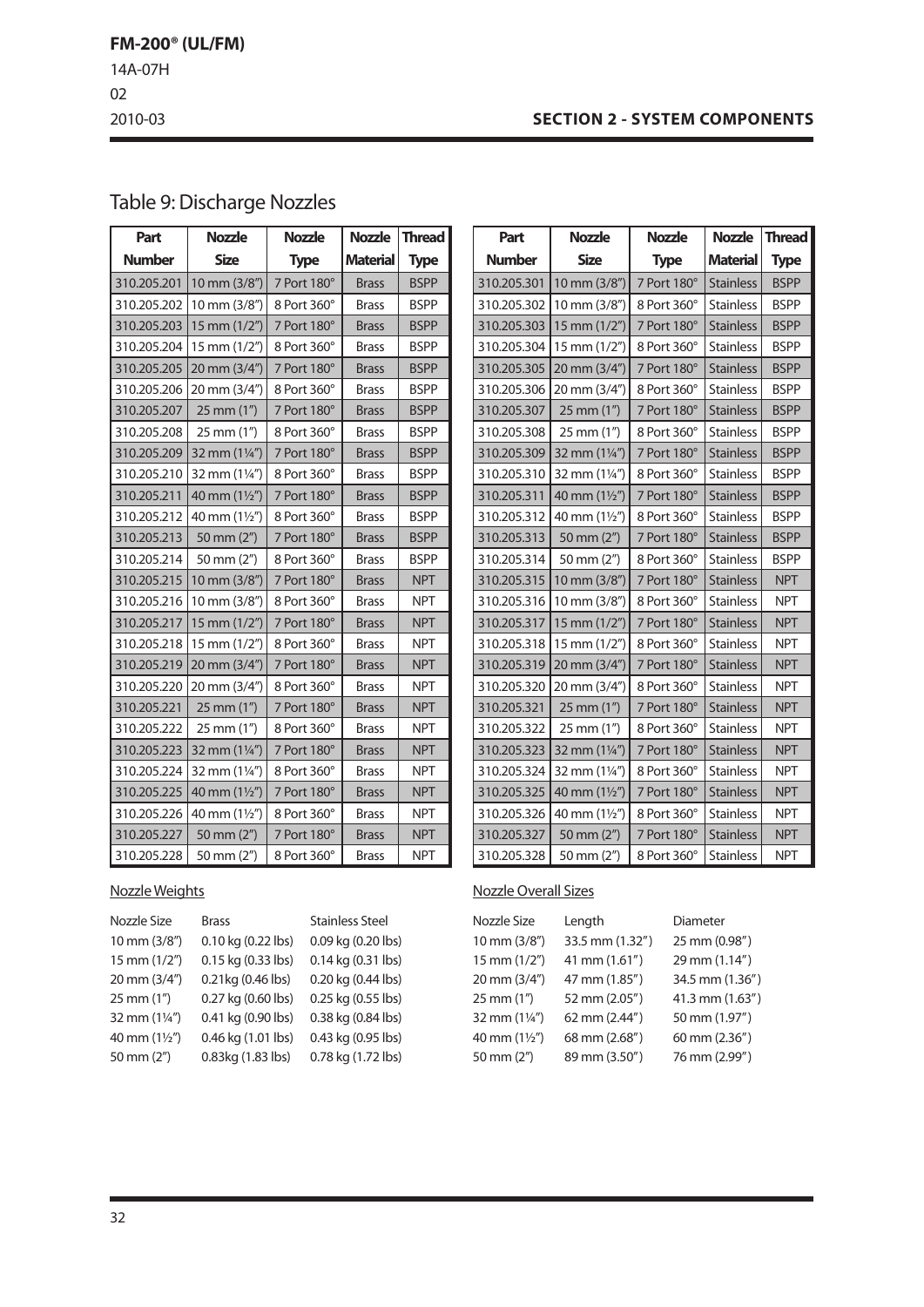|  |  | <b>SECTION 2 - SYSTEM COMPONENTS</b> |
|--|--|--------------------------------------|
|--|--|--------------------------------------|

## EQUIPMENT: **FM-200® (UL/FM)** PUBLICATION: 14A-07H ISSUE No. 02 DATE: 2010-03

# Door Notice

A door notice is required at each entrance to the risk to advise personnel that they are entering a protected area.

Figure 31 - Door Notice (Part No. 314.205.001)



For areas protected by concentrations greater than NOAEL (unoccupied spaces only).

### Manual Release Notice

A notice should be located at each manual release position.

Figure 32 - Manual Release Sign (Part No. 314.205.003)





For areas protected by concentrations less than NOAEL (Part No. 314.205.002).

#### Technical Information

| Material      | 2 mm (0.08") Craylon                                          |
|---------------|---------------------------------------------------------------|
| Finish        | Gloss, scratch resistant                                      |
| Overall Size: | $210$ mm (L) x $210$ mm (W)<br>$(8.27''(L) \times 8.27''(W))$ |
| Weight:       | 0.025 kg (0.055 lbs)                                          |

### Technical Information

Material 2 mm (0.08 in) Craylon Finish Gloss, scratch resistant Overall Size: 212mm (L) x 75mm (W) (8.35"(L) x 2.95"(W)) Weight: 0.011 kg (0.024 lbs)